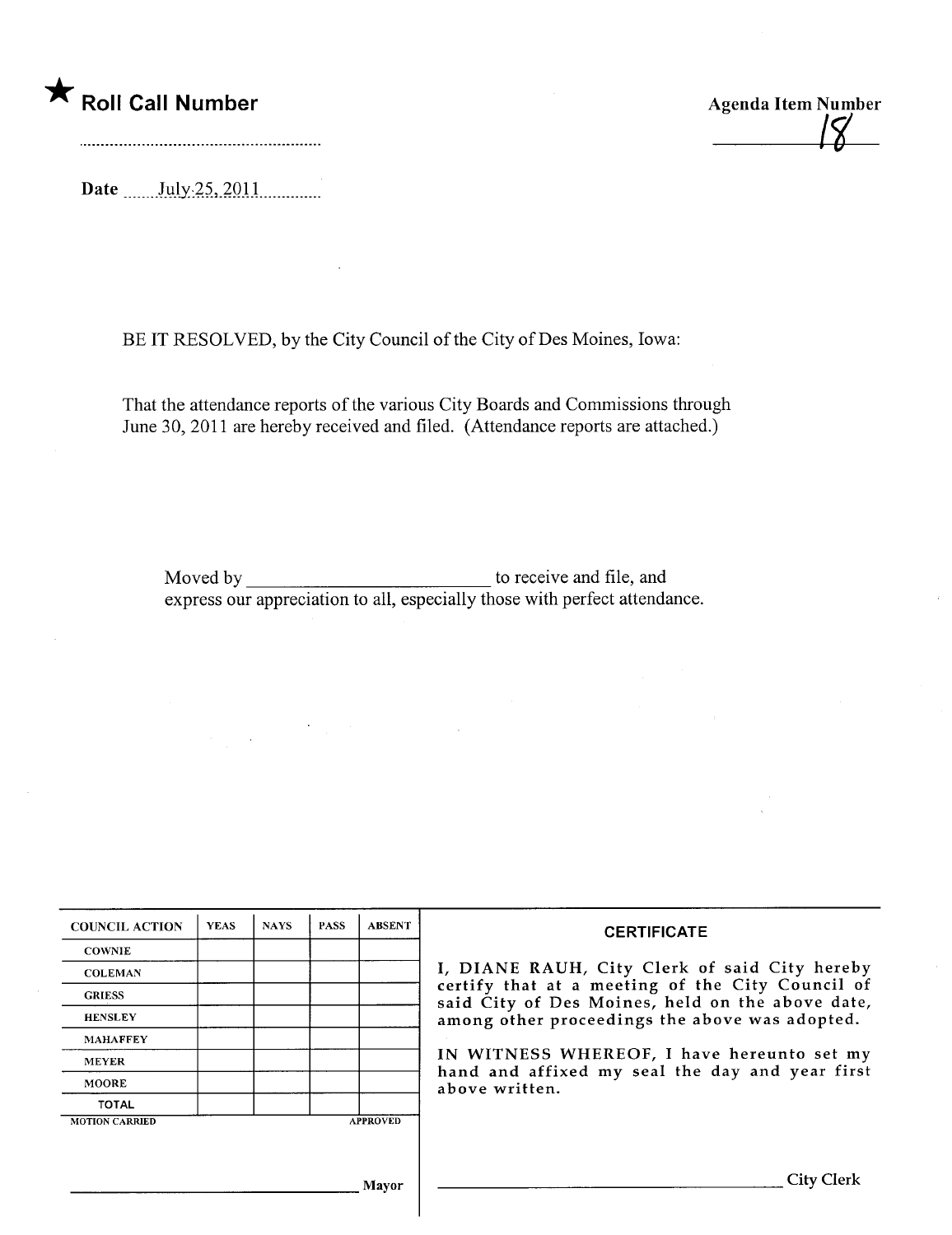| <b>BOARI</b><br>Attendance Report 2011<br>11Meetings/year<br><b>ACCESS ADVISORY</b> |  |
|-------------------------------------------------------------------------------------|--|
|-------------------------------------------------------------------------------------|--|

|                                 | Total<br>Absences<br>1                                            |               | $\mathbf{\Omega}$ | $\circ$                |             | $\sim$              | ۳           |             |               |                       | ယ                 | $\overline{\mathbf{C}}$ | ᡕ             | $\mathbf{\Omega}$ |  |                              |        |
|---------------------------------|-------------------------------------------------------------------|---------------|-------------------|------------------------|-------------|---------------------|-------------|-------------|---------------|-----------------------|-------------------|-------------------------|---------------|-------------------|--|------------------------------|--------|
|                                 | $2\frac{9}{2}$                                                    |               |                   |                        |             |                     |             |             |               |                       |                   |                         |               |                   |  |                              |        |
|                                 | $rac{6}{2}$                                                       | $\ast$        |                   |                        |             |                     |             |             |               |                       |                   | ×                       |               |                   |  |                              |        |
|                                 | $rac{1}{\frac{1}{2}}$                                             |               |                   |                        |             |                     |             |             |               |                       |                   | $\ddot{}$               |               |                   |  |                              |        |
|                                 | $rac{1}{27}$                                                      |               |                   |                        |             |                     |             |             |               |                       |                   | ł.                      |               |                   |  |                              |        |
|                                 | $\frac{17}{17}$                                                   |               |                   |                        |             |                     |             |             |               |                       |                   | ¥                       |               |                   |  |                              |        |
|                                 | $\frac{3}{20}$                                                    | $\ddot{}$     |                   |                        |             |                     |             |             |               |                       |                   | $\ast$                  |               |                   |  |                              |        |
|                                 | $\begin{array}{c c c} \n\text{June} \\ \n\text{15} \n\end{array}$ |               | $\times$ $\times$ |                        |             |                     |             |             |               |                       | $\times$          |                         |               |                   |  |                              |        |
| May<br>18                       |                                                                   |               |                   | $\times$               |             |                     |             |             |               |                       | $\times \times$   |                         |               |                   |  |                              |        |
| April<br>20                     |                                                                   |               |                   | $\times$               |             |                     |             |             |               |                       | $\times$ $\times$ |                         |               |                   |  |                              |        |
| $\frac{a}{\overline{b}}$ ය<br>Σ |                                                                   |               | $\times$ $\times$ |                        |             | $\times$ l $\times$ |             |             |               |                       | $\times$          |                         |               | ×                 |  | $\overline{\mathbf{Q}}$<br>Z | Quorum |
| Feb                             | $\frac{6}{1}$                                                     |               |                   | $\times$               |             | $\times$            |             |             |               |                       | $\times$          |                         |               |                   |  |                              |        |
| $\frac{1}{9}$ $\frac{1}{9}$     |                                                                   | $\times$      |                   | ×                      |             |                     |             |             |               |                       |                   |                         | $\times$      | ×                 |  |                              |        |
|                                 | Name                                                              | Bell, Michael | Dennis, Brian     | Dimery-Bragg, Penelope | Green, Troy | Jeppsen, Bob        | Lettow, Jay | McGee, Mary | Noblin, James | Oberbroeckling, Steve | Pruitt, Jessica   | Sacco, Michelle         | Stanley, Mark | Welch, T. Anthony |  |                              |        |

X = Absent<br>S = Special Meeting S = Special Meeting Notes: \* Mike Bell and Michelle Sacco both resigned when the terms expired in June. Notes: \* Mike Bell and Michelle Sacco both resigned when the terms expired in June.

Board does not meet in December --~Board does not meet in December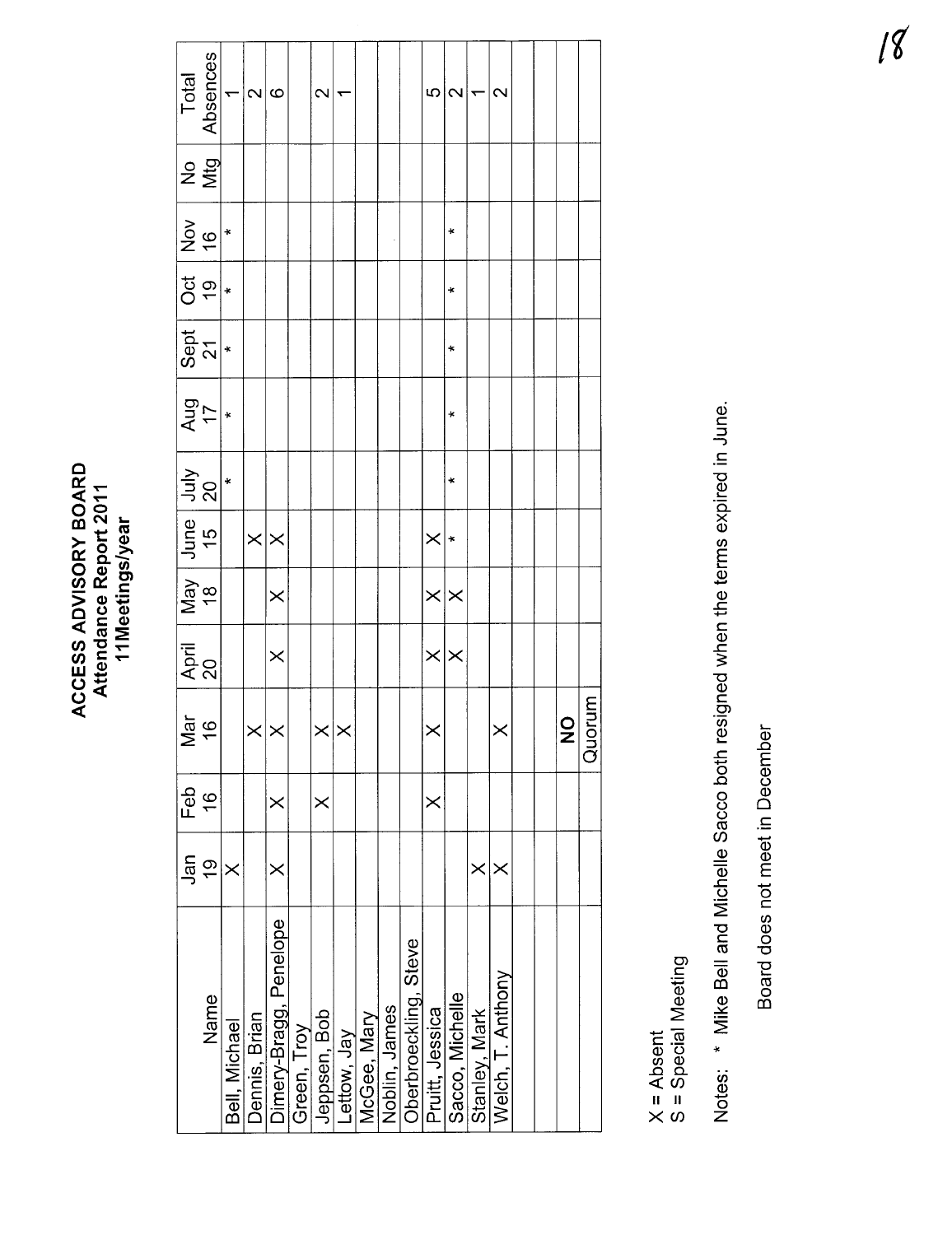|                                                                 |          |          | $\vert_{\texttt{\tiny T}}$ | $\circ$                                                  | $\leftarrow$ | $\circ$                         | 0            | $\mathbf{\Omega}$ |  |  |  |  |
|-----------------------------------------------------------------|----------|----------|----------------------------|----------------------------------------------------------|--------------|---------------------------------|--------------|-------------------|--|--|--|--|
| May June July Aug Sept Oct Nov Dec Total<br>3 7 5 2 6 4 1 6 Abs |          |          |                            |                                                          |              |                                 |              |                   |  |  |  |  |
|                                                                 |          |          |                            |                                                          |              |                                 |              |                   |  |  |  |  |
|                                                                 |          |          |                            |                                                          |              |                                 |              |                   |  |  |  |  |
|                                                                 |          |          |                            |                                                          |              |                                 |              |                   |  |  |  |  |
|                                                                 |          |          |                            |                                                          |              |                                 |              |                   |  |  |  |  |
|                                                                 |          |          |                            |                                                          |              |                                 |              |                   |  |  |  |  |
|                                                                 |          |          |                            |                                                          |              |                                 |              | $\times$          |  |  |  |  |
|                                                                 |          |          | $\times$                   |                                                          | $\times$     |                                 |              |                   |  |  |  |  |
| $\overline{A}$ pril<br>5                                        |          |          |                            |                                                          |              |                                 |              |                   |  |  |  |  |
| Mar                                                             |          |          |                            |                                                          |              |                                 |              | $\times$          |  |  |  |  |
| Feb                                                             |          | $\times$ |                            |                                                          |              |                                 |              |                   |  |  |  |  |
|                                                                 | ენ<br>ში |          |                            |                                                          |              |                                 |              |                   |  |  |  |  |
|                                                                 | Name     |          |                            | <u>Brooks, Roger<br/>Cupp, David<br/>Erickson, James</u> |              | Nolden Gentry<br>Hansell, Edgar | Ross, Thomas | Ward, Elizabeth   |  |  |  |  |

 $X = Absent$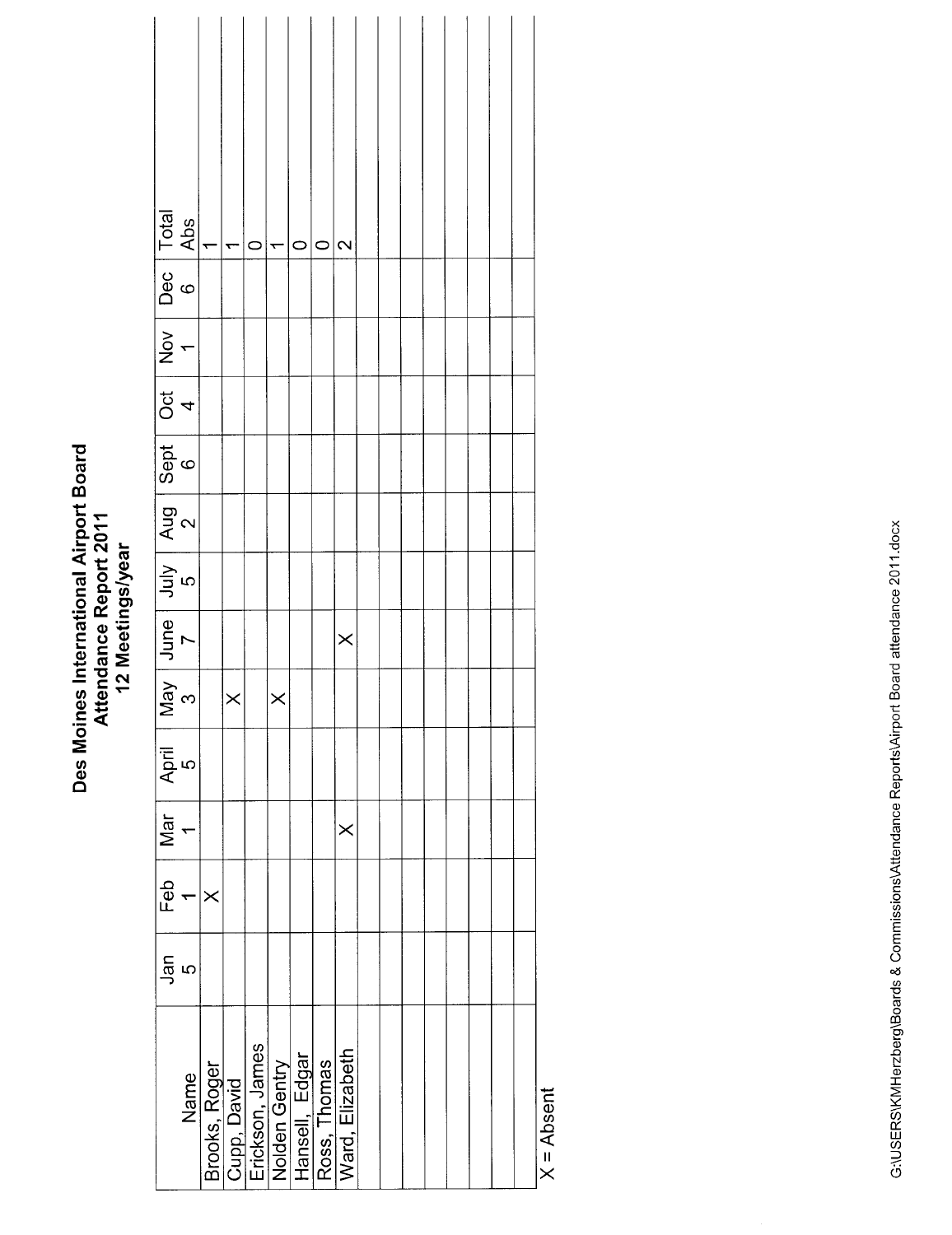# Building & Fire Code Board of Appeals<br>Attendance Report 2011<br>12 Meetings/year

| Total                                        | Absences |                 |                |              |              |               |                |                    | $\mathbf{C}$    |           |               |              | ς             |
|----------------------------------------------|----------|-----------------|----------------|--------------|--------------|---------------|----------------|--------------------|-----------------|-----------|---------------|--------------|---------------|
|                                              |          |                 |                |              |              |               |                |                    |                 |           |               |              |               |
|                                              |          |                 |                |              |              |               |                |                    |                 |           |               |              |               |
|                                              |          |                 |                |              |              |               |                |                    |                 |           |               |              |               |
|                                              |          |                 |                |              |              |               |                |                    |                 |           |               |              |               |
| April   May   Jure   Jury   Aug   Sept   Dec |          |                 |                |              |              |               |                |                    |                 |           |               |              |               |
|                                              |          |                 |                |              |              |               |                |                    |                 |           |               |              |               |
|                                              |          |                 |                |              |              |               |                |                    |                 |           |               |              |               |
|                                              |          |                 |                |              |              |               |                |                    |                 |           |               | ×            | ×             |
|                                              |          |                 |                |              |              |               |                |                    | $\times$        |           |               |              |               |
| $\overline{a}$<br>≥                          |          |                 | ×              |              |              | $\times$      | ×              |                    |                 |           | ×             |              |               |
| Feb                                          |          |                 |                |              |              |               |                |                    | ×               |           |               |              | ×             |
| Jan                                          |          |                 |                |              |              |               |                |                    | ×               |           |               |              | $\times$      |
|                                              | Name     | Edgington, Gary | Gassman, Chuck | Johnson, Jim | Kriens, Dave | Layland, Chad | Linn, Marshall | Mendenhall, Martie | Oltrogge, Susan | Puck, Don | Shivvers, Mel | Thyberg, Jon | Tinker, Randy |

X = Absent<br>S = Special Meeting

Notes:

Jim Johnson added 2-14-11.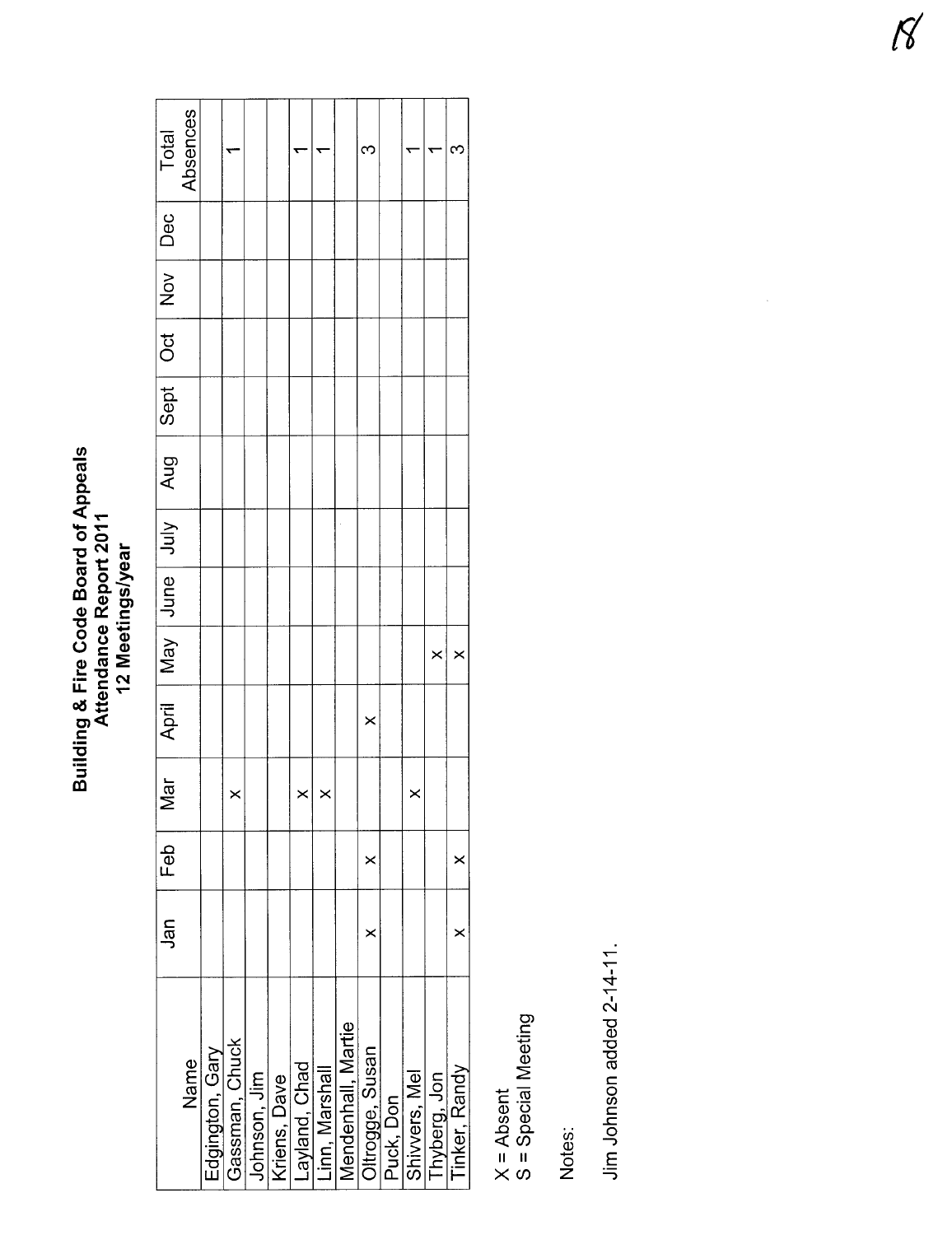#### CITIZEN ODOR BOARD<br>Attendance Report 2011<br>12 Meetings/year CITIZEN ODOR BOARD Attendance Report 2011 12 Meetings/year

| Total                                    | Absences |                |  |                                                                            |          |               |                  |  |  |  |
|------------------------------------------|----------|----------------|--|----------------------------------------------------------------------------|----------|---------------|------------------|--|--|--|
|                                          |          |                |  |                                                                            |          |               |                  |  |  |  |
|                                          |          |                |  |                                                                            |          |               |                  |  |  |  |
|                                          |          |                |  |                                                                            |          |               |                  |  |  |  |
|                                          |          |                |  |                                                                            |          |               |                  |  |  |  |
| April May June July Aug Sept Oct Nov Dec |          |                |  |                                                                            |          |               |                  |  |  |  |
|                                          |          |                |  |                                                                            |          |               |                  |  |  |  |
|                                          |          |                |  |                                                                            |          |               |                  |  |  |  |
|                                          |          |                |  |                                                                            |          |               |                  |  |  |  |
|                                          |          |                |  |                                                                            |          |               |                  |  |  |  |
| $\overline{5}$<br>≥                      |          |                |  |                                                                            | $\times$ |               |                  |  |  |  |
| $F$ eb                                   |          |                |  |                                                                            |          |               |                  |  |  |  |
| Jan                                      |          |                |  |                                                                            |          |               |                  |  |  |  |
|                                          | Name     | Marilyn Fisher |  | Dusty Isaacson<br>Judi Isaacson<br>Carolyn Mehl<br>Keith Mehl<br>Ida Miles |          | Scott Sargent | Charles Talarico |  |  |  |

X = Absent<br>S = Special Meeting S = Special Meeting

Notes:

 $\ddot{\phantom{0}}$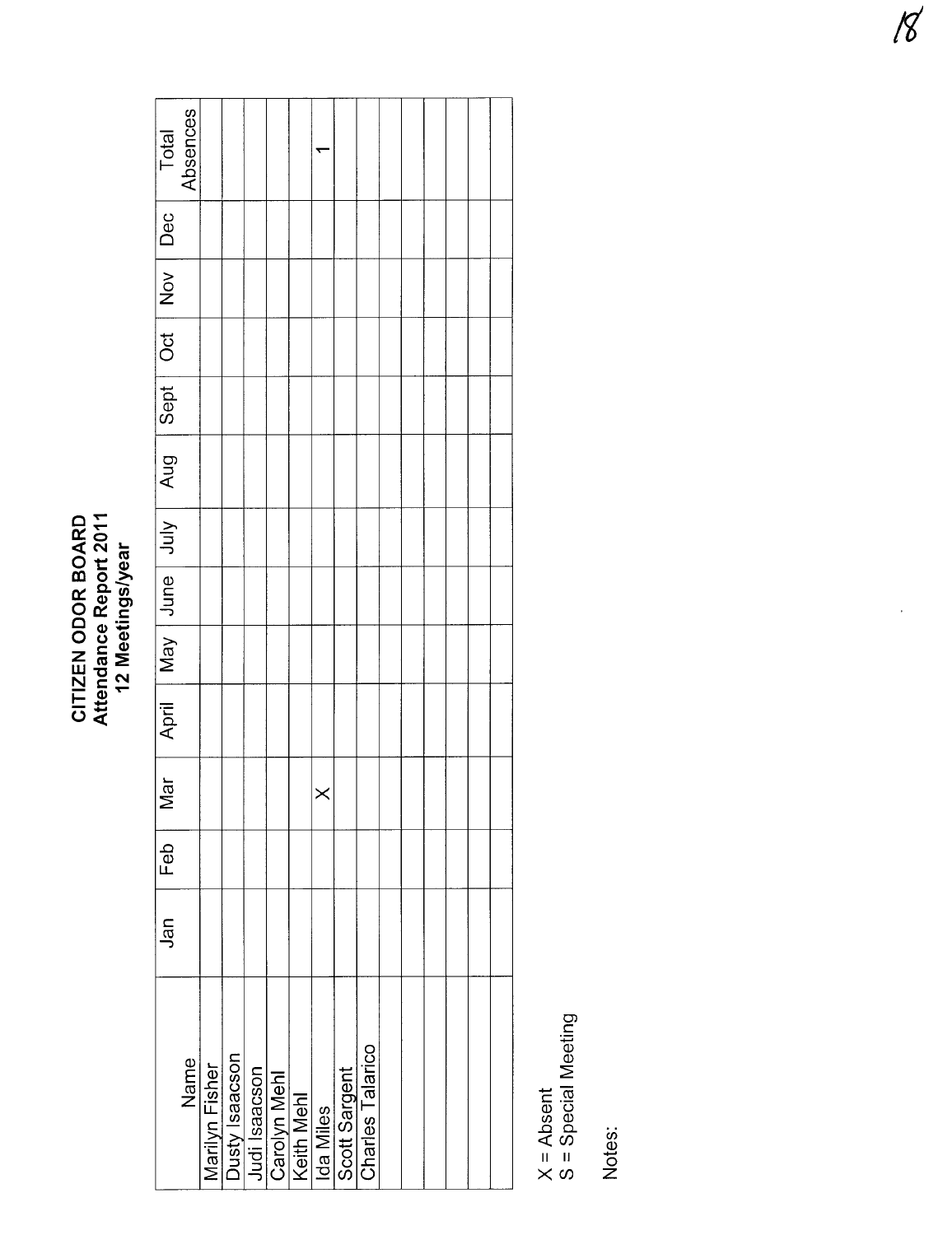Civil Service Commission<br>Attendance Report 2011<br>24 Meetings Per Year<br>January - December

| Dec Absence             | 20   Total                                                              |          |  | ဖ                                                                                                           |               | $\mathbf{\sim}$ |  |  |  |  |  |
|-------------------------|-------------------------------------------------------------------------|----------|--|-------------------------------------------------------------------------------------------------------------|---------------|-----------------|--|--|--|--|--|
|                         |                                                                         |          |  |                                                                                                             |               |                 |  |  |  |  |  |
|                         | $\overline{6}$                                                          |          |  |                                                                                                             |               |                 |  |  |  |  |  |
| $\sum_{i=1}^{n}$        |                                                                         |          |  |                                                                                                             |               |                 |  |  |  |  |  |
|                         |                                                                         |          |  |                                                                                                             |               |                 |  |  |  |  |  |
| Sept Oct                | 20  4   18   1   15                                                     |          |  |                                                                                                             |               |                 |  |  |  |  |  |
|                         |                                                                         |          |  |                                                                                                             |               |                 |  |  |  |  |  |
|                         |                                                                         |          |  |                                                                                                             |               |                 |  |  |  |  |  |
|                         |                                                                         |          |  |                                                                                                             |               |                 |  |  |  |  |  |
|                         |                                                                         |          |  |                                                                                                             |               |                 |  |  |  |  |  |
|                         |                                                                         |          |  |                                                                                                             |               |                 |  |  |  |  |  |
|                         |                                                                         |          |  |                                                                                                             |               |                 |  |  |  |  |  |
|                         |                                                                         | $\times$ |  |                                                                                                             |               |                 |  |  |  |  |  |
|                         |                                                                         |          |  |                                                                                                             |               |                 |  |  |  |  |  |
|                         |                                                                         |          |  | $\times$                                                                                                    |               |                 |  |  |  |  |  |
|                         |                                                                         |          |  |                                                                                                             |               |                 |  |  |  |  |  |
|                         |                                                                         |          |  | $\times$                                                                                                    |               | $\times$        |  |  |  |  |  |
| April May June July Aug | $19 \mid 3 \mid 17 \mid 7 \mid 21 \mid 5 \mid 19 \mid 2 \mid 16 \mid 6$ |          |  | $\times$                                                                                                    |               | $\times$        |  |  |  |  |  |
|                         | $\frac{1}{2}$                                                           |          |  |                                                                                                             |               |                 |  |  |  |  |  |
| <u>lar</u>              | $\frac{15}{2}$                                                          |          |  | $\times$                                                                                                    |               |                 |  |  |  |  |  |
| ≥                       | —<br>—                                                                  |          |  |                                                                                                             |               |                 |  |  |  |  |  |
|                         |                                                                         |          |  |                                                                                                             |               |                 |  |  |  |  |  |
|                         |                                                                         |          |  | $\times$                                                                                                    |               |                 |  |  |  |  |  |
| Jan Feb                 | 4   18   1   15                                                         |          |  | $\times$                                                                                                    |               |                 |  |  |  |  |  |
|                         |                                                                         |          |  |                                                                                                             |               |                 |  |  |  |  |  |
| Date:                   |                                                                         |          |  | <b>Member Name</b><br>Brooks, John A.<br>Campos, Mary<br>Hall, Jeff<br>Quinn, Joseph<br>Carter-Lewis, Linda | Rounds, Peter | Munns, Diane    |  |  |  |  |  |
|                         |                                                                         |          |  |                                                                                                             |               |                 |  |  |  |  |  |

X = Absent<br>S = Special Meeting<br>\* = Meeting Cancelled

NOTES: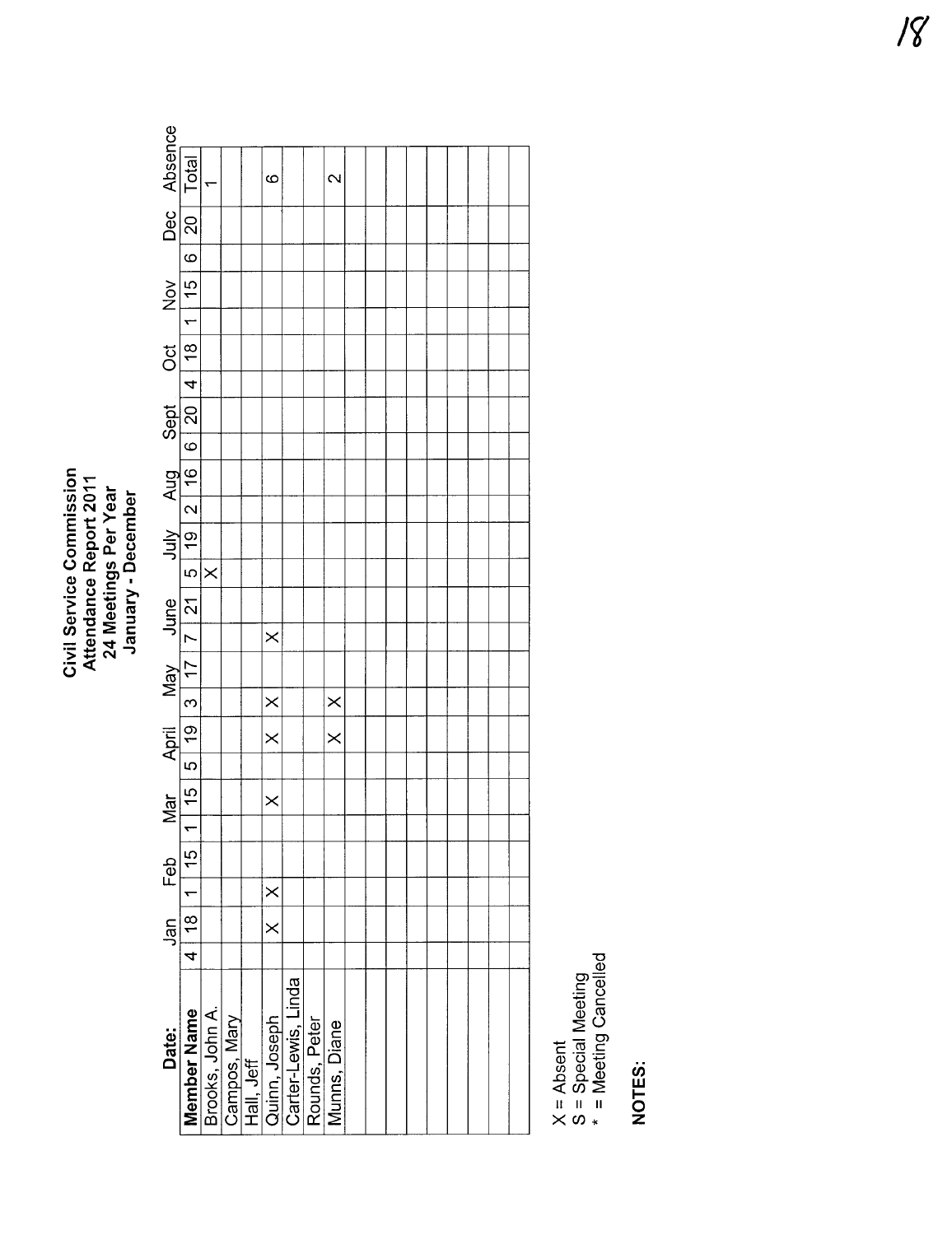#### Attendance Report January – June 2011<br>12 Meetings/year Attendance Report January - June 2011 **Historic Preservation Commission** Historic Preservation Commission 12 Meetings/year

|      | Ć        |                            |               |                 |                                      |                   |                 |               |                                    |
|------|----------|----------------------------|---------------|-----------------|--------------------------------------|-------------------|-----------------|---------------|------------------------------------|
|      |          |                            |               |                 |                                      |                   |                 |               |                                    |
|      |          |                            |               |                 |                                      |                   |                 |               |                                    |
|      |          |                            |               |                 |                                      |                   |                 |               |                                    |
|      |          |                            |               |                 |                                      |                   |                 |               |                                    |
|      |          |                            |               |                 |                                      |                   |                 |               |                                    |
|      |          |                            |               |                 |                                      |                   |                 |               |                                    |
|      |          |                            |               |                 |                                      |                   |                 |               |                                    |
|      |          |                            |               |                 |                                      |                   |                 |               |                                    |
|      |          |                            |               |                 |                                      | $\times$          |                 |               |                                    |
|      |          |                            |               |                 |                                      | $\times$          |                 |               |                                    |
|      |          |                            |               |                 |                                      | $\times$          |                 |               |                                    |
|      |          |                            |               |                 |                                      |                   |                 |               |                                    |
| Name |          |                            |               |                 |                                      |                   |                 |               | Vacant Seat                        |
|      | Absences | $\times$<br>Patricia Barry | Estes, Elaine | Fenton, Scotney | $\times$ $\times$<br>Griffin, Robert | Holderness, Susan | Marchand, Denny | Shaw, Shirley | Weidmaier, Teresa<br>Taenzer, York |

X = Absent<br>S = Special Meeting S = Special Meeting

Notes:

- 1. Patricia Barry was appointed to the Commission on February 14, 2011. 1. Patricia Barry was appointed to the Commission on February 14, 2011.
- 2. Robert Griffin was appointed to the Commission on May 9, 2011. 2. Robert Griffin was appointed to the Commission on May 9,2011.
- 3. Shirley Shaw was unavailable for an extended period due to a medical procedure. 3. Shirley Shaw was unavailable for an extended period due to a medical procedure.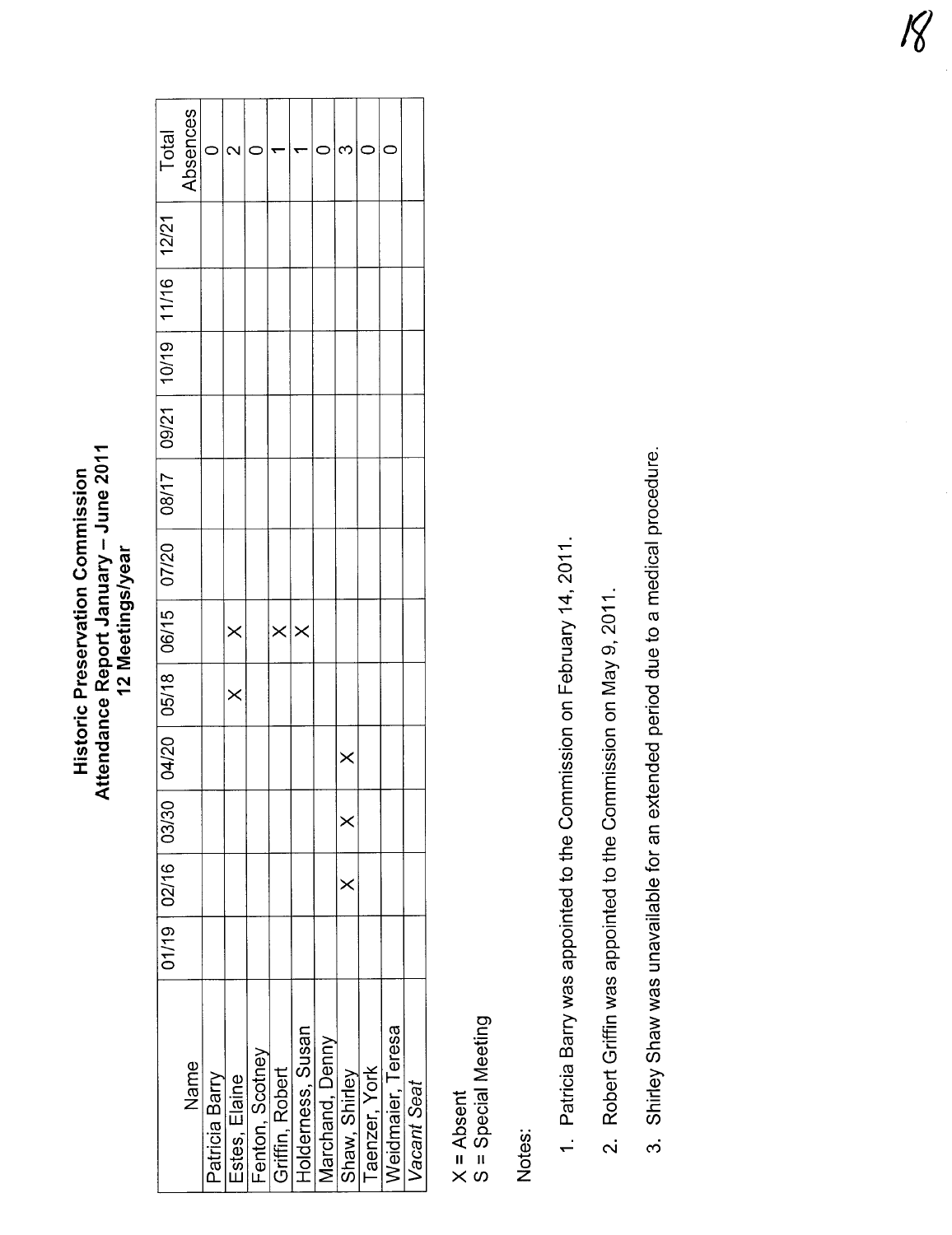### **Housing Appeals Board Meeting<br>Attendance Report 2011** 12 Meetings/year

| Total               | Absences |          |                                                                                          |          |          |                           |  |
|---------------------|----------|----------|------------------------------------------------------------------------------------------|----------|----------|---------------------------|--|
| Dec                 |          |          |                                                                                          |          |          |                           |  |
|                     |          |          |                                                                                          |          |          |                           |  |
|                     |          |          |                                                                                          |          |          |                           |  |
| Sept   Oct   Nov    |          |          |                                                                                          |          |          |                           |  |
| Aug <sub>1</sub>    |          |          |                                                                                          |          |          |                           |  |
|                     |          |          |                                                                                          |          |          |                           |  |
| April May June July |          |          |                                                                                          |          |          |                           |  |
|                     |          |          |                                                                                          |          |          |                           |  |
|                     |          | $\times$ |                                                                                          |          |          | $\times$                  |  |
| Mar                 |          |          |                                                                                          |          |          |                           |  |
| Feb                 |          |          |                                                                                          |          | $\times$ |                           |  |
| Jan                 |          |          |                                                                                          | $\times$ |          |                           |  |
|                     | Name     |          | Richard Bason<br>Jeffrey Gronstal<br>Victoria Daniels<br>Robert Gainer<br>Daniel Garrett |          |          | <b><i>Mack Morgan</i></b> |  |
|                     |          |          |                                                                                          |          |          |                           |  |

No Meeting on May and June due to no Quorm<br>No Meeting in August due to Fair Prairie<br>Andrew Tice no longer a member of the Board as of April 2010

X = Absent<br>S = Special Meeting

Notes:

 $18<sup>1</sup>$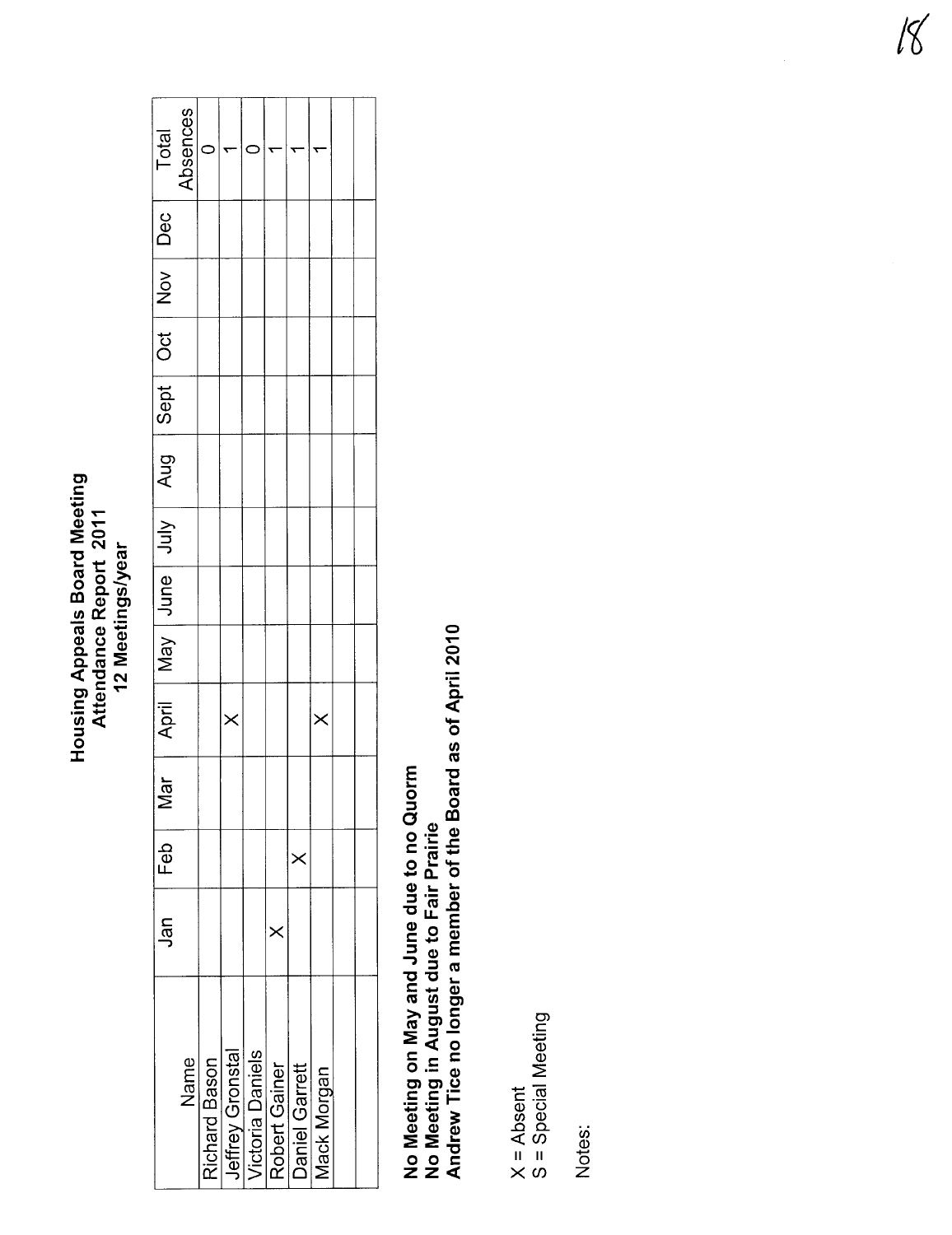## Human Rights Commission<br>Attendance Report 2011<br>12 Meetings/year

| Total                                             | Absences | ᡪ          |                        | ∞            |                | $\sim$      | $\sim$          |               |             |             |  |  |  |
|---------------------------------------------------|----------|------------|------------------------|--------------|----------------|-------------|-----------------|---------------|-------------|-------------|--|--|--|
|                                                   |          |            |                        |              |                |             |                 |               |             |             |  |  |  |
|                                                   |          |            |                        |              |                |             |                 |               |             |             |  |  |  |
|                                                   |          |            |                        |              |                |             |                 |               |             |             |  |  |  |
|                                                   |          |            |                        |              |                |             |                 |               |             |             |  |  |  |
| April   May   June   Aug   Sept   Oct   Nov   Dec |          |            |                        |              |                |             |                 |               |             |             |  |  |  |
|                                                   |          |            |                        |              |                |             |                 |               |             |             |  |  |  |
|                                                   |          |            |                        |              | ×              |             |                 |               |             |             |  |  |  |
|                                                   |          |            |                        | $\times$     |                | ×           |                 |               |             |             |  |  |  |
|                                                   |          |            |                        | $\times$     |                |             |                 |               |             |             |  |  |  |
| $\overline{5}$<br>2                               |          |            |                        | ć<br>د       |                | ≺<br>5      | resigned        |               |             |             |  |  |  |
| Feb                                               |          |            |                        |              |                |             | $\times$        |               |             |             |  |  |  |
| Jan                                               |          | ×          |                        |              |                |             | ×               |               |             |             |  |  |  |
|                                                   | Name     | Som Baccam | <b>Michelle Bailey</b> | James Bowman | Michael Bowser | David Drake | Ruth Ann Gaines | Stuart Juarez | Chad Little | Andrew Tice |  |  |  |
|                                                   |          |            |                        |              |                |             |                 |               |             |             |  |  |  |

X = Absent<br>S = Special Meeting

Notes: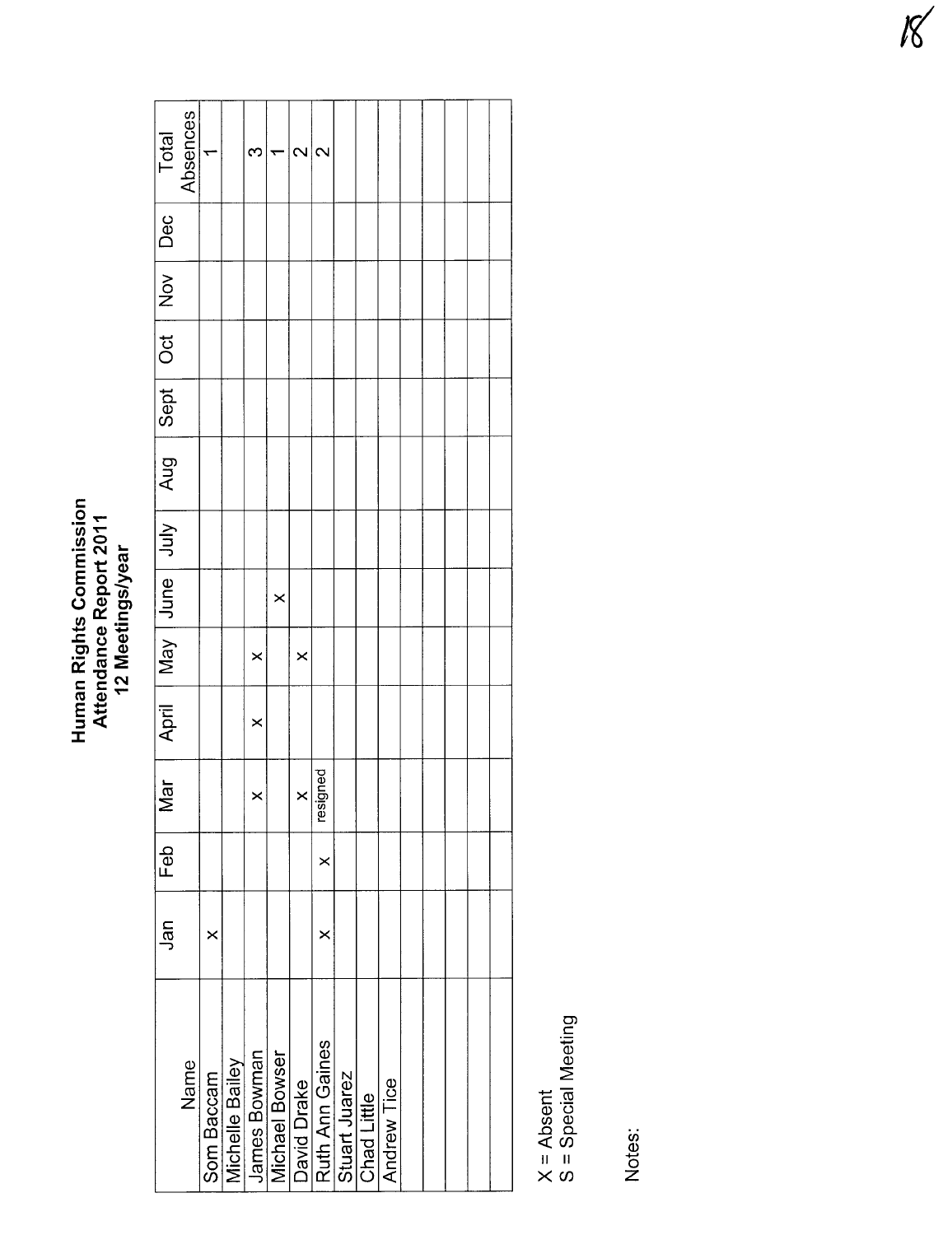## Library Board of Trustees<br>Attendance Report 2011<br>January-June

|               | Total Absences                 | ٣ |                                                                                            |               | 2        |                       |               |  |  |  |  |  |
|---------------|--------------------------------|---|--------------------------------------------------------------------------------------------|---------------|----------|-----------------------|---------------|--|--|--|--|--|
| $\frac{1}{2}$ |                                |   |                                                                                            |               |          |                       |               |  |  |  |  |  |
| Vay<br>YeM    |                                |   |                                                                                            |               |          |                       |               |  |  |  |  |  |
| S9<br>ReM     |                                |   |                                                                                            | $\frac{8}{8}$ |          |                       |               |  |  |  |  |  |
|               | $rac{25}{28}$                  |   |                                                                                            |               |          | $\overline{\text{S}}$ |               |  |  |  |  |  |
|               | $\frac{1}{2}$                  |   |                                                                                            |               |          |                       |               |  |  |  |  |  |
|               | $\frac{1}{\sqrt{\frac{4}{2}}}$ |   |                                                                                            |               |          |                       |               |  |  |  |  |  |
| Feb<br>15     |                                |   |                                                                                            |               | $\times$ |                       | $\times$      |  |  |  |  |  |
|               | _<br>ភូមិ<br>25                |   |                                                                                            |               | $\times$ |                       |               |  |  |  |  |  |
|               | Name                           |   | Grinstead, Jason<br>Hildebrandt, Barb<br>Hubbell, Ellen*<br>Techau, Kevin<br>Thorsen, Jule |               |          |                       | Voss, Susan** |  |  |  |  |  |

X = Absent<br>SX = Absent Special Meeting

Notes: \*\*Voss resigned January 31, 2011<br>\*Hubbell took seat February 14, 2011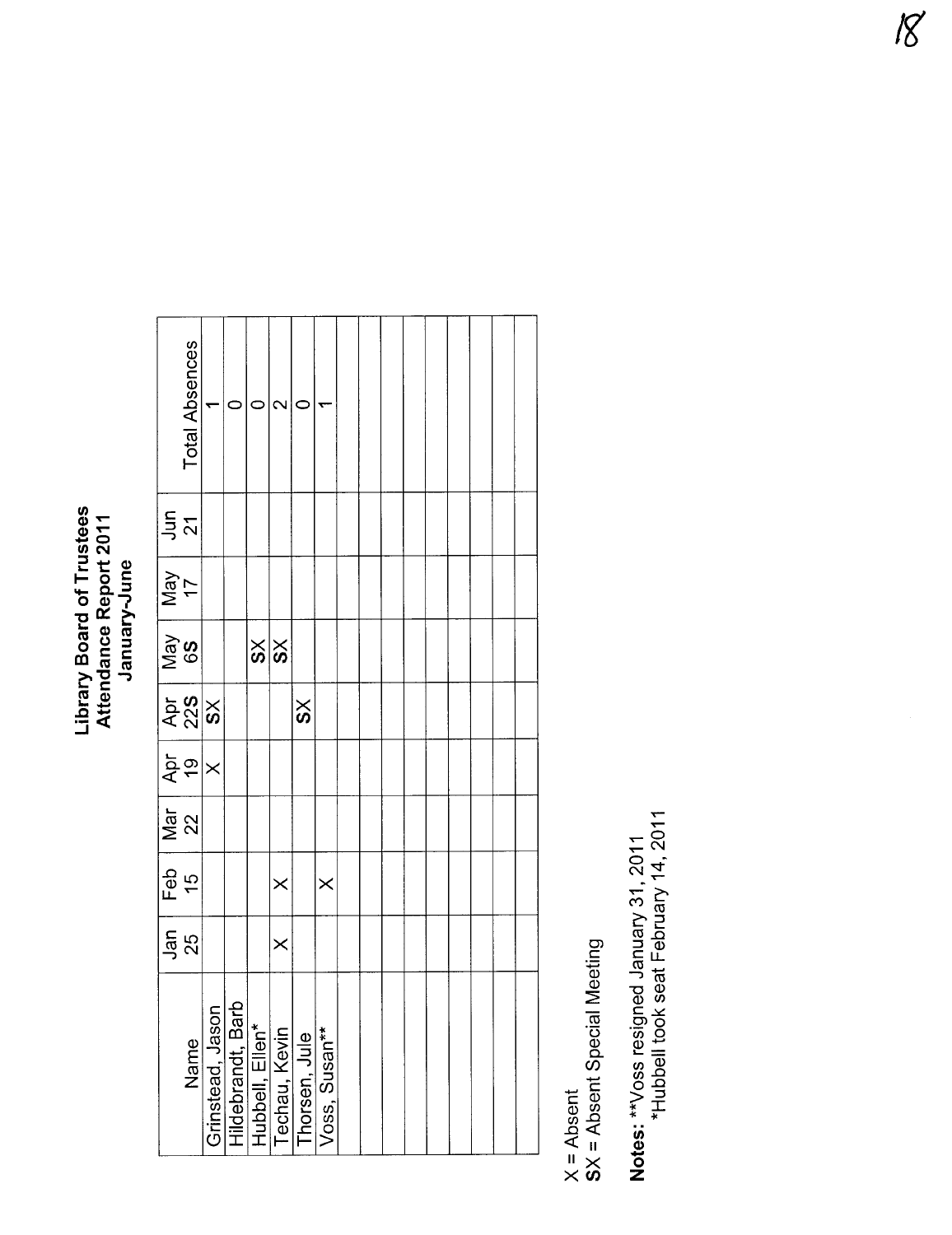#### Attendance Report 2011<br>12 Meetings/year Attendance Report 2011 **Music Commission** Music Commission 12 Meetings/year

| Total                                              | Absences |               | ᡪ        | $\mathbf{\Omega}$                        | 4                     |                                         |              |  |  |  |  |
|----------------------------------------------------|----------|---------------|----------|------------------------------------------|-----------------------|-----------------------------------------|--------------|--|--|--|--|
|                                                    |          |               |          |                                          |                       |                                         |              |  |  |  |  |
|                                                    |          |               |          |                                          |                       |                                         |              |  |  |  |  |
|                                                    |          |               |          |                                          |                       |                                         |              |  |  |  |  |
|                                                    |          |               |          |                                          |                       |                                         |              |  |  |  |  |
| April   May   June   July   Sept   Oct   Nov   Dec |          |               |          |                                          |                       |                                         |              |  |  |  |  |
|                                                    |          |               |          |                                          |                       |                                         |              |  |  |  |  |
|                                                    |          |               |          | $\times \times$                          |                       |                                         |              |  |  |  |  |
|                                                    |          |               |          | $\times$ $\times$                        |                       |                                         |              |  |  |  |  |
|                                                    |          | $\times$      |          |                                          | $\times$              |                                         |              |  |  |  |  |
| $\overline{a}$<br>≥                                |          |               |          |                                          | $\boldsymbol{\times}$ |                                         |              |  |  |  |  |
| Feb                                                |          |               | $\times$ |                                          |                       |                                         |              |  |  |  |  |
| Jan                                                |          | $\ast$        |          |                                          |                       |                                         |              |  |  |  |  |
|                                                    |          |               |          |                                          |                       |                                         |              |  |  |  |  |
|                                                    | Name     | Wade Bassford |          | <b>Brandon Findlay</b><br>Matthew McIver |                       | Gus Ramirez<br>Ryan Smith<br>Tom Zmolek | Joel Kinser# |  |  |  |  |

X = Absent<br>S = Special Meeting S = Special Meeting

Notes:

\*Meeting cancelled<br>#Kinser appointed to board in May. #Kinser appointed to board in May. \*Meeting cancelled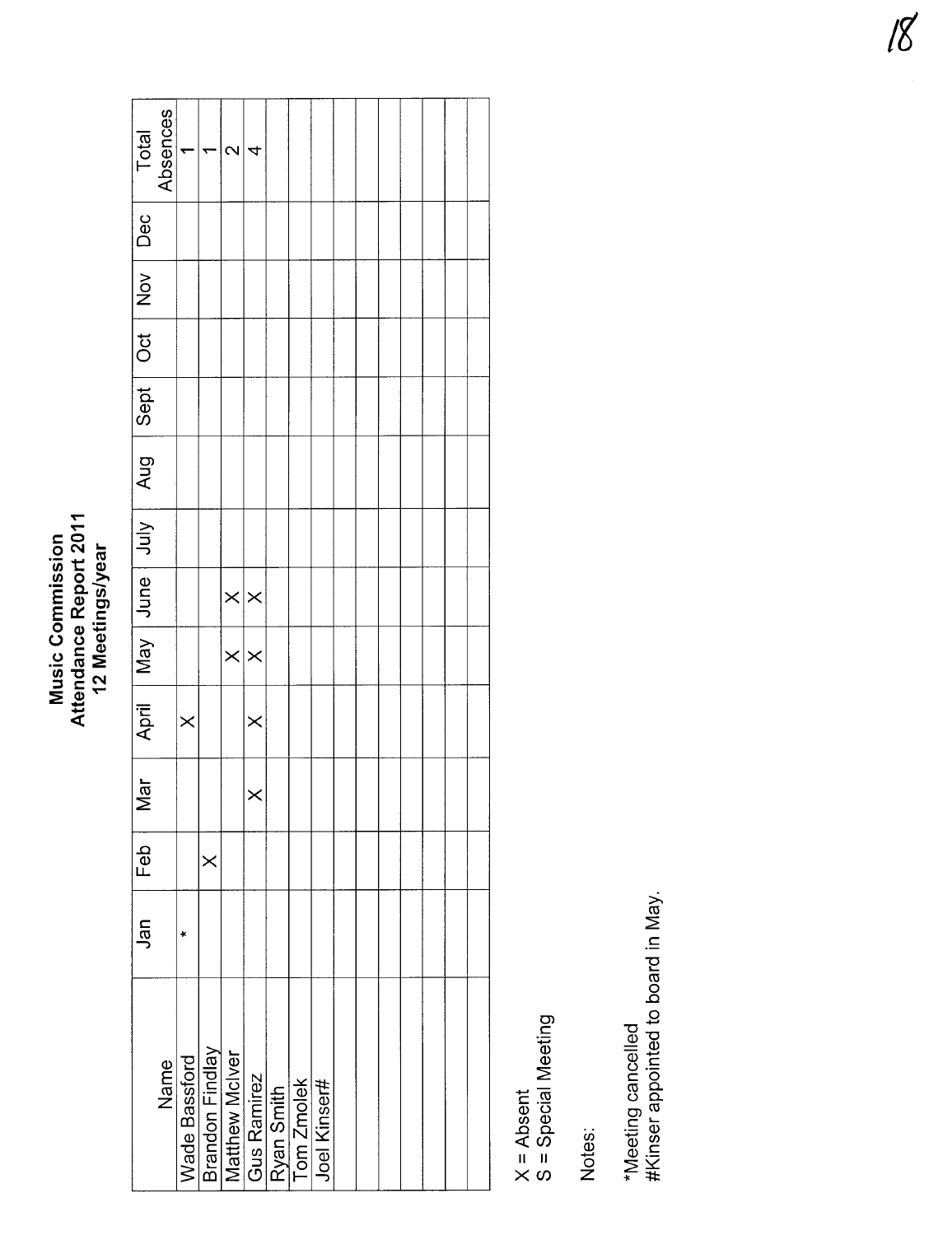Neighborhood Revitalization Board<br>Attendance Report January - June 2011<br>12 Meetings/year

| Total<br>Absences |                  | 0            | 0              | $\circ$           | $\circ$        | $\circ$                     | $\overline{\phantom{0}}$ | $ \omega $ ന $ \omega $ |                |                |                   |  |
|-------------------|------------------|--------------|----------------|-------------------|----------------|-----------------------------|--------------------------|-------------------------|----------------|----------------|-------------------|--|
| Dec 7             |                  |              |                |                   |                |                             |                          |                         |                |                |                   |  |
| <b>S</b> voll     |                  |              |                |                   |                |                             |                          |                         |                |                |                   |  |
| <b>Oct 5</b>      |                  |              |                |                   |                |                             |                          |                         |                |                |                   |  |
| Sept 7            |                  |              |                |                   |                |                             |                          |                         |                |                |                   |  |
| ε guΑ             |                  |              |                |                   |                |                             |                          |                         |                |                |                   |  |
| July 6            |                  |              |                |                   |                |                             |                          |                         |                |                |                   |  |
| լ əunՐ            |                  |              |                |                   |                |                             |                          |                         |                |                |                   |  |
| 81 yaM            | S                |              |                |                   |                | လ $ \infty $ လ $ \infty $ လ |                          |                         |                | $\infty$  လ    |                   |  |
| 4 yeM             |                  |              |                |                   |                |                             |                          |                         | $\prec$        |                |                   |  |
| ∂ liıqA           |                  |              |                |                   |                |                             |                          |                         | ∢∣∢            |                |                   |  |
| Nar 2             |                  |              |                |                   |                |                             |                          | ✓                       |                |                | ⋖                 |  |
| Feb 9             |                  |              |                |                   |                |                             | ⋖                        | ⋖                       | ⋖              |                |                   |  |
| <del>간 40 년</del> | $\mathsf{\Phi}$  |              |                | $\mathsf{\Omega}$ | $\mathsf \Phi$ | $\mathsf{\Omega}$           | $\mathsf \Phi$           | $\mathsf \Phi$          | $\mathsf \Phi$ | $\overline{Q}$ | $\overline{O}$    |  |
| a nal             | ⋖                |              |                |                   |                |                             |                          |                         |                | ⋖              |                   |  |
| Name              | Affannato, Frank | Cooper, Mark | Cross, Russell | Hielkema, Tim     | Hogate, Nadine | Minahan, Jean               | Mundy, Laura             | Murphy, Sharon          | Owens, Frank   | Rowen, John    | Westergaard, Neal |  |

X = Absent<br>S = Special Meeting<br><del>C</del>= Canceled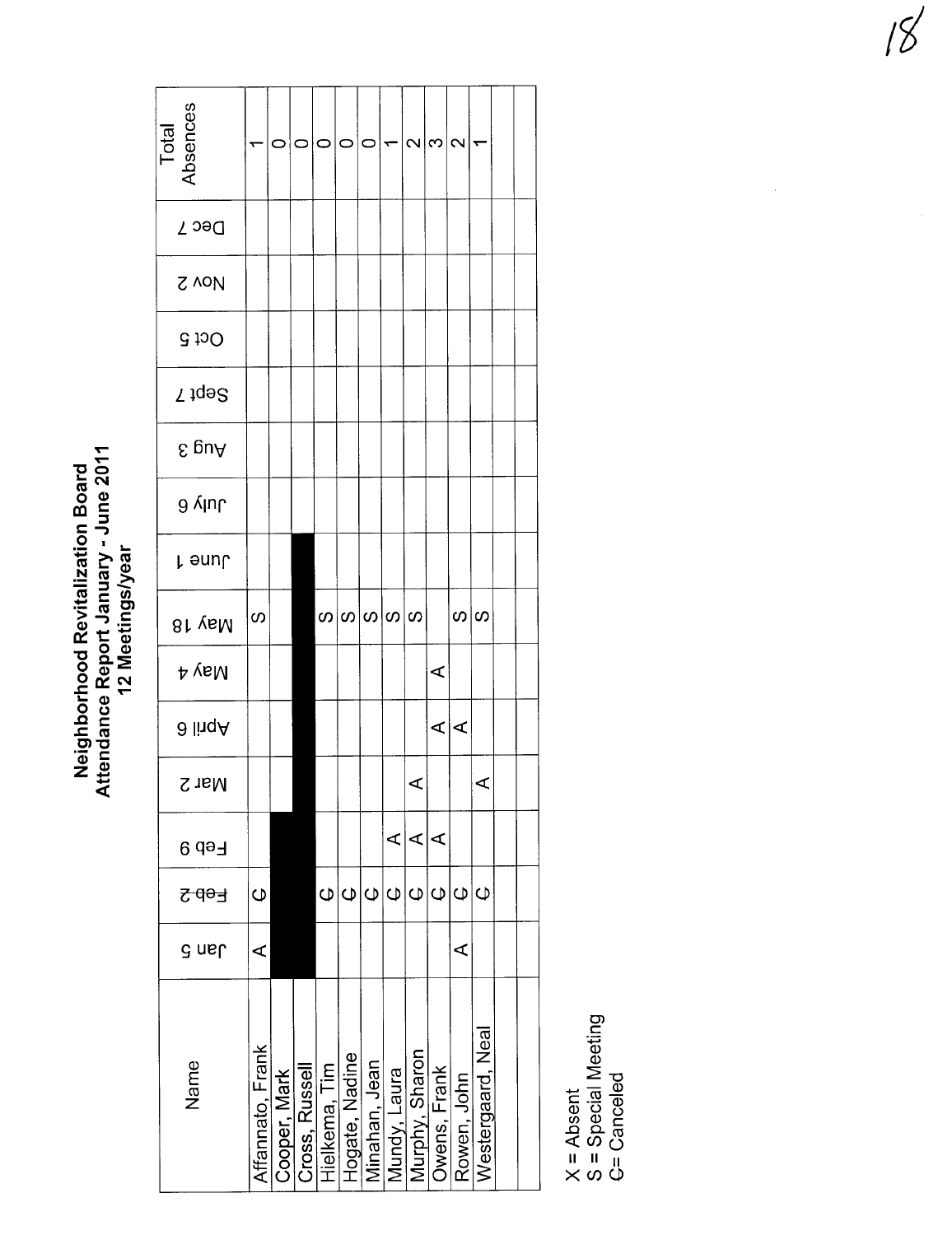## Park and Recreation Board<br>Attendance Report 2011<br>12 Meetings/year

| Total<br>Absences                      |                | $\infty$    | $\sim$                                     | 4              | 0                |              | 0             | 4               | ო                 |       | $\overline{\mathcal{C}}$ | $\mathbf{\Omega}$ | က            | ▼             | C          | $\sim$         |                     |
|----------------------------------------|----------------|-------------|--------------------------------------------|----------------|------------------|--------------|---------------|-----------------|-------------------|-------|--------------------------|-------------------|--------------|---------------|------------|----------------|---------------------|
| Dec                                    |                |             |                                            |                |                  |              |               |                 |                   |       |                          |                   |              |               |            |                |                     |
| $\overline{2}$                         |                |             |                                            |                |                  |              |               |                 |                   |       |                          |                   |              |               |            |                |                     |
| <b>Oct</b>                             |                |             |                                            |                |                  |              |               |                 |                   |       |                          |                   |              |               |            |                |                     |
| Sept                                   |                |             |                                            |                |                  |              |               |                 |                   |       |                          |                   |              |               |            |                |                     |
| Aug                                    |                |             |                                            |                |                  |              |               |                 |                   |       |                          |                   |              |               |            |                |                     |
| July                                   |                |             |                                            |                |                  |              |               |                 |                   |       |                          |                   |              |               |            |                |                     |
|                                        |                |             | $\frac{\text{June}}{28}$ $\times$ $\times$ |                |                  |              |               |                 | $\times$          |       |                          |                   |              |               |            | $\times$       |                     |
| $\frac{\text{May}}{24}$                |                |             |                                            |                |                  |              |               | $\times$        |                   |       |                          |                   |              |               |            |                |                     |
| $\frac{4}{26}$                         |                |             |                                            | $\times$       |                  |              |               | ×               |                   |       | $\times$                 |                   | $\times$     |               |            |                |                     |
| $\frac{ \overline{A}_{pri}  +  }{ X }$ |                |             | $\boldsymbol{\times}$                      |                |                  |              |               |                 | $\times$          |       | $\times$                 |                   |              |               |            |                |                     |
| Mar                                    | 22             |             |                                            | $\times$       |                  |              |               | $\times$        |                   |       |                          |                   |              |               |            |                |                     |
| Feb                                    | $\overline{2}$ |             |                                            |                |                  | $\times$     |               |                 | ×                 |       |                          | $\times$          | $\times$     |               |            |                |                     |
| Jan                                    | 88             |             |                                            | $\times$       |                  |              |               | ×               |                   |       |                          | ×                 |              |               |            | ×              |                     |
|                                        | Name           | Cahill, Jon | Chen, Cyndi                                | Feltner, Paula | Galloway, Joseph | Gelb, Marian | George, Carol | Jensen, Suzette | Koenig-VandeHaar, | Susan | Krumrey, George          | Modersohn, Robert | Murphy, Dick | Noland, Susan | Ogle, Loyd | Scavo, Vincent | Thomton, F. Richard |

X = Absent<br>S = Special Meeting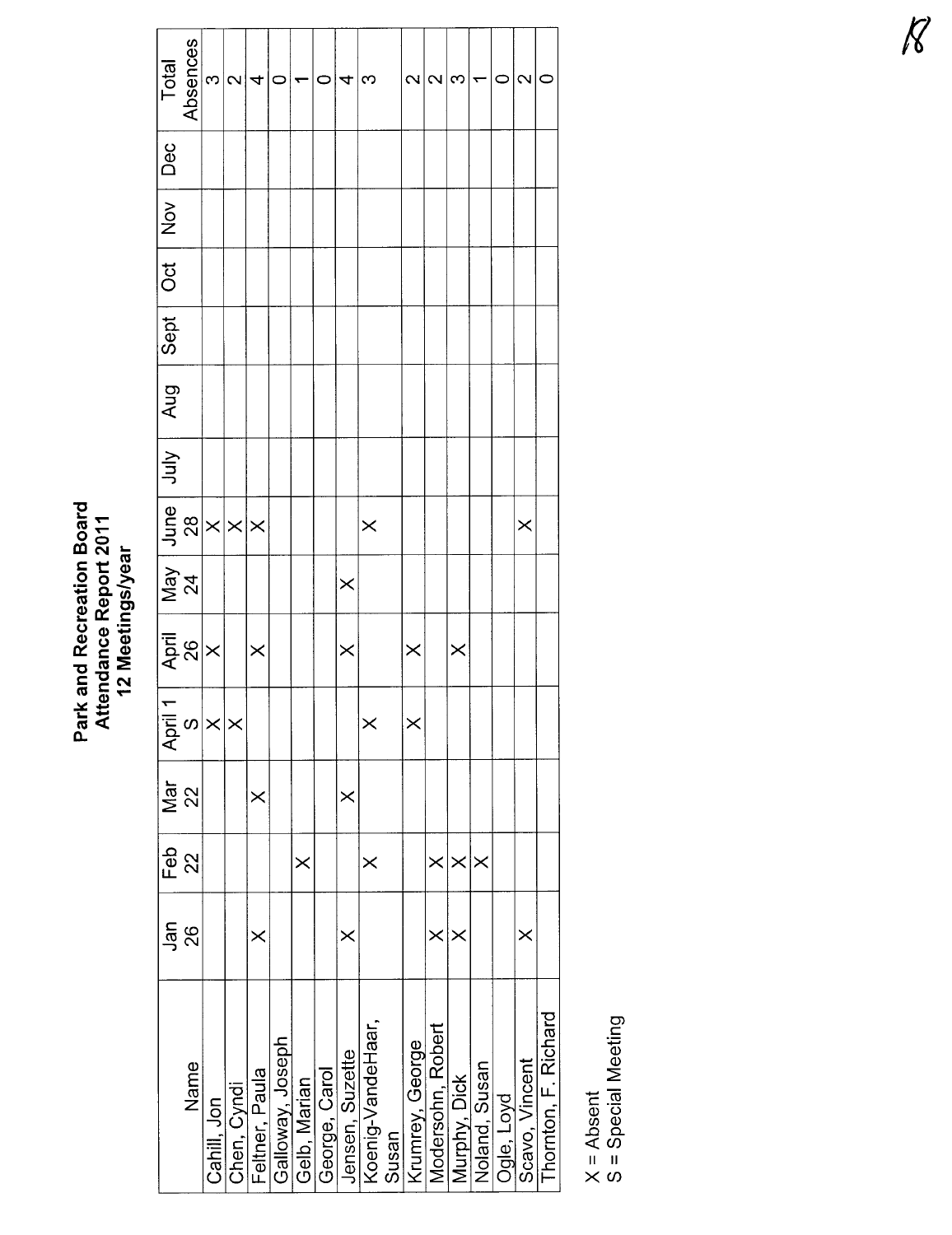#### Plan and Zoning Commission Plan and Zoning Commission Attendance Report 2011 Attendance Report 2011 24 meetings/year 24 meetings/year

| Date:                   | Jan           |                | Feb      |          | Mar      |               | April    |               | <b>May</b>    |          |          |   |                                                                                                                                                                        |                | Sept     | $\overline{c}$ | Nov |                 | Dec Absence |  |
|-------------------------|---------------|----------------|----------|----------|----------|---------------|----------|---------------|---------------|----------|----------|---|------------------------------------------------------------------------------------------------------------------------------------------------------------------------|----------------|----------|----------------|-----|-----------------|-------------|--|
| Member Name             | $\frac{1}{1}$ | $\overline{c}$ | <u>က</u> | 17       | က        | $\frac{1}{7}$ |          | $\frac{1}{2}$ | $\frac{1}{2}$ |          |          |   | $\frac{1}{\sqrt{19}}\left[\frac{1}{2}\right]\left[\frac{1}{2}\right]\left[\frac{1}{2}\right]\left[\frac{1}{2}\right]\left[\frac{1}{2}\right] \left[\frac{1}{2}\right]$ | $\frac{18}{1}$ | $ 1 $ 15 | 6 20           |     | 3   17   1   15 | Total       |  |
| JoAnne Corigliano       |               |                |          |          |          |               |          |               |               |          |          |   |                                                                                                                                                                        |                |          |                |     |                 |             |  |
| <b>Shirley Daniels</b>  |               |                |          |          |          |               |          |               |               | ×        |          |   |                                                                                                                                                                        |                |          |                |     |                 |             |  |
| Jacqueline Easley       |               |                |          | ×        |          |               |          |               |               |          |          |   |                                                                                                                                                                        |                |          |                |     |                 |             |  |
| <b>Tim Fitzgerald</b>   |               |                |          |          |          |               |          |               |               |          |          |   |                                                                                                                                                                        |                |          |                |     |                 |             |  |
| Dann Flaherty           |               |                |          |          |          |               |          |               |               |          |          | × |                                                                                                                                                                        |                |          |                |     |                 |             |  |
| John "Jack" Hilmes      |               |                |          |          | $\times$ |               |          | $\times$      | ×             |          |          |   |                                                                                                                                                                        |                |          |                |     |                 | ო           |  |
| <b>Joel Huston</b>      |               | ×              |          |          |          |               |          | ×             |               | ×        |          |   |                                                                                                                                                                        |                |          |                |     |                 | ო           |  |
| <b>Ted Irvine</b>       |               |                |          |          |          |               | ×        |               |               |          |          | × |                                                                                                                                                                        |                |          |                |     |                 | $\sim$      |  |
| <b>Greg Jones</b>       |               |                |          |          |          |               |          |               |               |          |          |   |                                                                                                                                                                        |                |          |                |     |                 |             |  |
| <b>Jim Martin</b>       |               | $\times$       | $\times$ | ×        | ×        |               | $\times$ | ×             |               |          |          |   |                                                                                                                                                                        |                |          |                |     |                 | ဖ           |  |
| Brian Millard           |               |                |          |          |          |               |          |               |               |          |          |   |                                                                                                                                                                        |                |          |                |     |                 |             |  |
| William Page            |               |                |          |          |          |               |          | $\times$      |               |          |          | × |                                                                                                                                                                        |                |          |                |     |                 | N           |  |
| <b>Christine Pardee</b> |               |                |          |          |          |               |          |               |               |          |          |   |                                                                                                                                                                        |                |          |                |     |                 |             |  |
| Mike Simonson           | ß             |                |          | $\times$ |          |               |          |               |               | $\times$ | $\times$ | × |                                                                                                                                                                        |                |          |                |     |                 | 4           |  |
| Kent Sovern             |               |                |          |          |          |               |          |               |               |          |          |   |                                                                                                                                                                        |                |          |                |     |                 |             |  |
| CJ Stephens             |               |                |          |          |          |               |          |               |               |          |          | × |                                                                                                                                                                        |                |          |                |     |                 |             |  |
| Vacancy                 |               |                |          |          |          |               |          |               |               |          |          |   |                                                                                                                                                                        |                |          |                |     |                 |             |  |

X = Absent<br>S = Special Meeting

Jim Martin resigned effective April 25, 2011<br>Timothy Fitzgerald appointed effective June 2, 2011<br>Christine Pardee appointed effective July 1, 2011 Notes: Jan 6 and Mar 17- No meeting<br>CJ Stephens appointed effective February 17, 2011 Timothy Fitzgerald appointed effective June 2, 2011 CJ Stephens appointed effective February 17, 2011 Christine Pardee appointed effective July 1, 2011 Jim Martin resigned effective April 25, 2011 Notes: Jan 6 and Mar 17- No meeting S = Special Meeting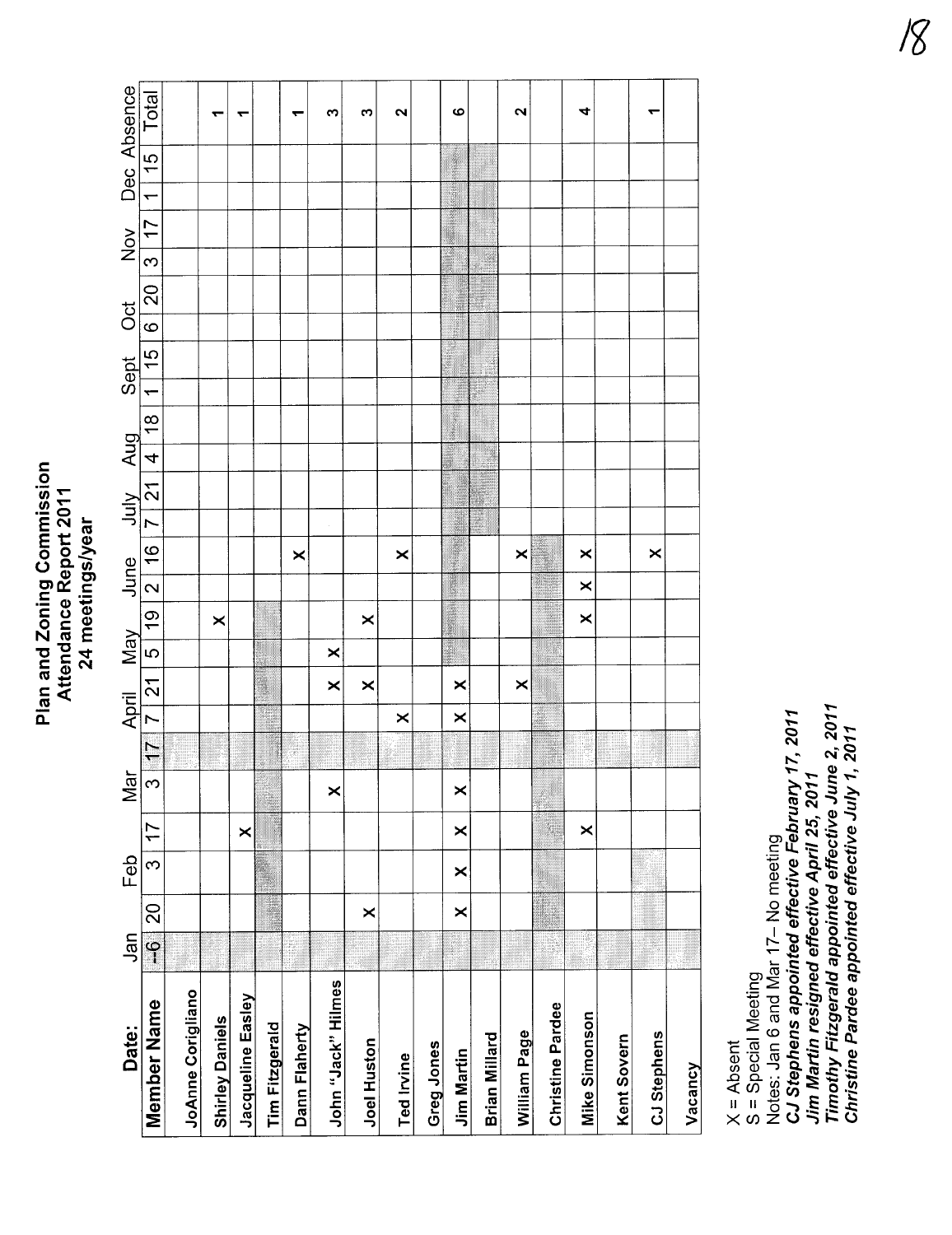## Des Moines Power Engineers' Board<br>Attendance Report 2011<br>12 Meetings/year

| Total              | Absences             | $\infty$    |            | ო              | $\sim$ | $\overline{\mathcal{C}}$             | မာ            |  |  |  |  |
|--------------------|----------------------|-------------|------------|----------------|--------|--------------------------------------|---------------|--|--|--|--|
| <b>Dec</b><br>2011 |                      |             |            |                |        |                                      |               |  |  |  |  |
| $\frac{1}{2011}$   |                      |             |            |                |        |                                      |               |  |  |  |  |
|                    |                      |             |            |                |        |                                      |               |  |  |  |  |
| Sept Oct 2011      |                      |             |            |                |        |                                      |               |  |  |  |  |
|                    | Aug<br>2011          |             |            |                |        |                                      |               |  |  |  |  |
|                    | $\frac{July}{2011}$  | $\times$    |            | $\times$       |        |                                      |               |  |  |  |  |
|                    | $June$<br>2011       |             |            |                |        |                                      | $\times$      |  |  |  |  |
|                    | May<br>2011          |             |            |                |        |                                      | $\times$      |  |  |  |  |
|                    | <b>April</b><br>2011 |             |            |                |        |                                      | $\times$      |  |  |  |  |
|                    | Mar<br>2011          | $\times$    |            |                |        | $\times$                             |               |  |  |  |  |
|                    | Feb<br>2011          | $\times$    | $\times$   | $\pmb{\times}$ | ×      | ×                                    | ×             |  |  |  |  |
|                    | $Jan$<br>2011        |             |            | ×              | ×      |                                      | $\times$      |  |  |  |  |
|                    | Name                 | Randy Brown | Greg Downs | James Hinkle   |        | <b>Manford Meier</b><br>Mike Minnick | Josh Sullivan |  |  |  |  |

X = Absent<br>S = Special Meeting

Notes: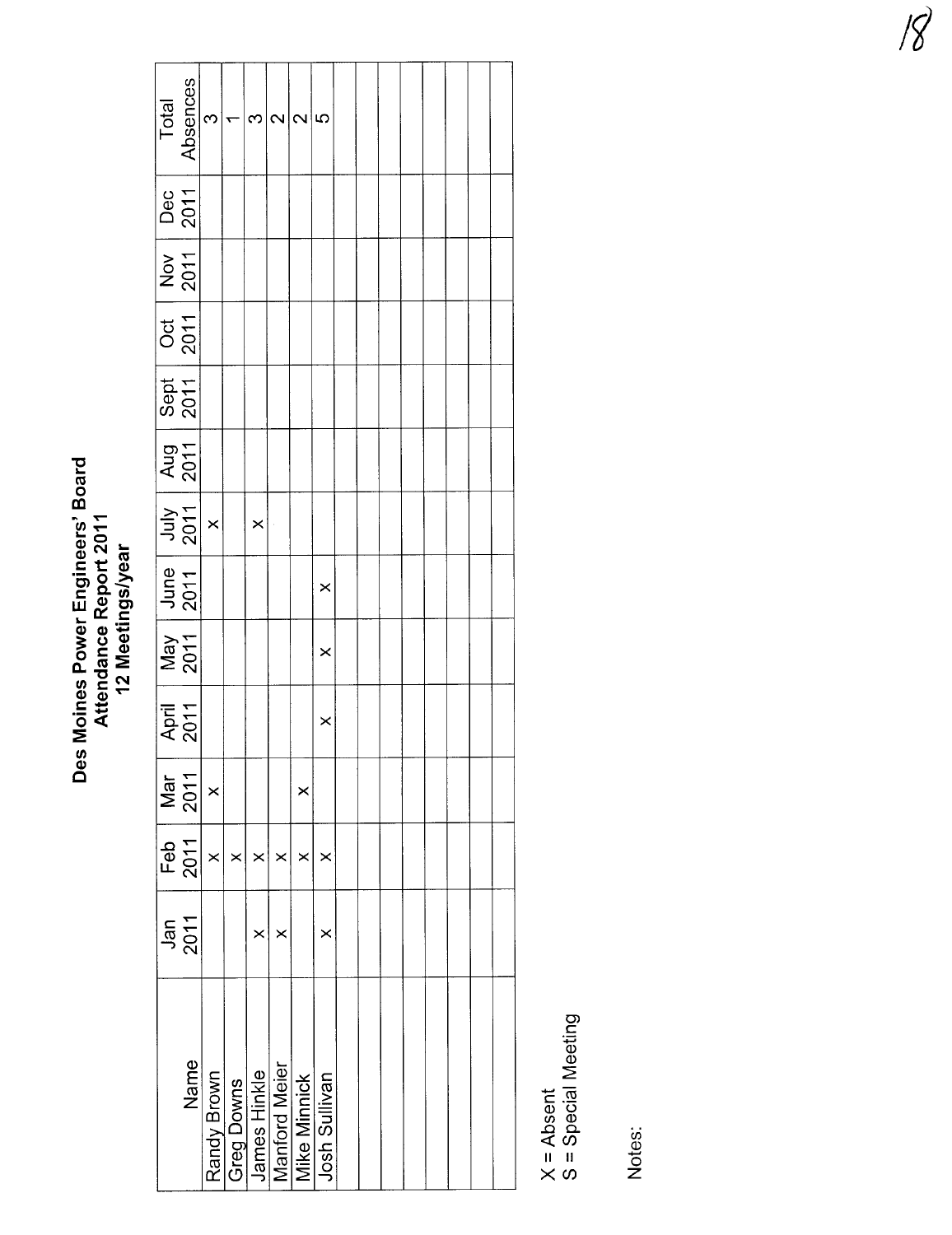### Public Housing Board<br>Attendance Report 2011<br>12 Meetings/year

| Total                                                                   | Absences                    | ᡪ | $\scriptstyle\sim$                                                  |               |  |  |  |  |
|-------------------------------------------------------------------------|-----------------------------|---|---------------------------------------------------------------------|---------------|--|--|--|--|
| $Dec$<br>21                                                             |                             |   |                                                                     |               |  |  |  |  |
| $\begin{array}{ c c } \hline & 91 \\ \hline & 16 \\ \hline \end{array}$ |                             |   |                                                                     |               |  |  |  |  |
|                                                                         |                             |   |                                                                     |               |  |  |  |  |
| Sept 0ct                                                                |                             |   |                                                                     |               |  |  |  |  |
| May June July Aug<br>18 15 20 17                                        |                             |   |                                                                     |               |  |  |  |  |
|                                                                         |                             |   |                                                                     |               |  |  |  |  |
|                                                                         |                             |   | $\times$                                                            |               |  |  |  |  |
|                                                                         |                             |   | $\times$                                                            |               |  |  |  |  |
|                                                                         | $\left.\frac{20}{x}\right $ |   |                                                                     |               |  |  |  |  |
|                                                                         | $\frac{31}{16}$             |   |                                                                     |               |  |  |  |  |
| Feb<br>16                                                               |                             |   |                                                                     |               |  |  |  |  |
| $rac{6}{19}$                                                            |                             |   |                                                                     |               |  |  |  |  |
|                                                                         | Name                        |   | Beavers, Jodi<br>*Harlan, Mary<br>Heuss, Lynn<br>Judkins, Ernestine | Simmons, Lynn |  |  |  |  |

X = Absent<br>S = Special Meeting

Notes:<br>\*Mary Harlan resigned at June 15, 2011 meeting.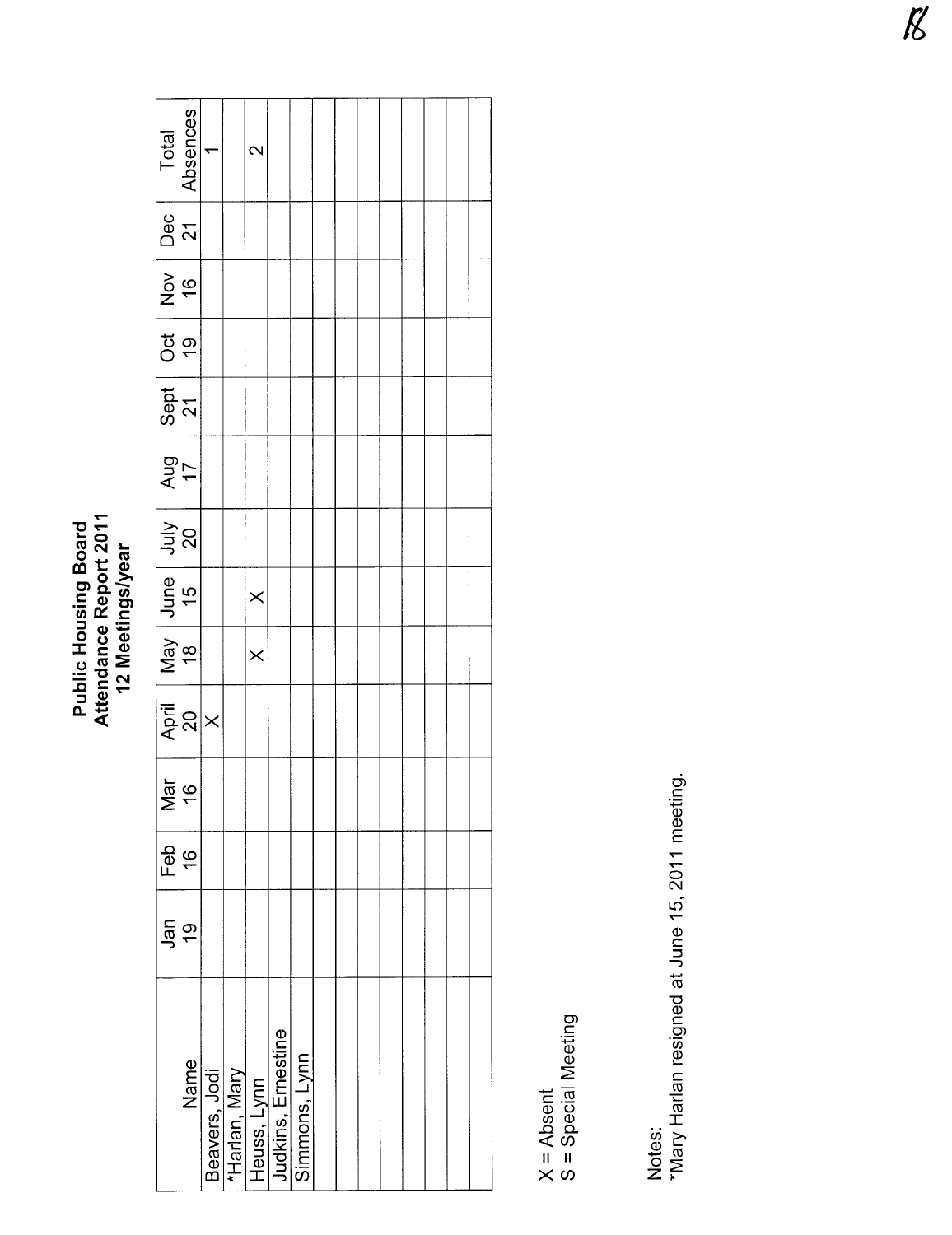## Sister Cities Commission<br>Attendance Report 2011<br>12 Meetings/year

|                    | Jan | Feb      | ă<br>≥ |   |          |                   | April   May   Jure   Jury   Aug   Sept   Dec |  |  | Total             |
|--------------------|-----|----------|--------|---|----------|-------------------|----------------------------------------------|--|--|-------------------|
| Name               |     |          |        |   |          |                   |                                              |  |  | Absences          |
| Blake, Darlene     |     | $\times$ |        |   |          |                   |                                              |  |  |                   |
| Brown, Carol       | ⋖   |          |        |   |          |                   |                                              |  |  |                   |
| Chesnut, Don       |     |          |        |   |          |                   |                                              |  |  |                   |
| Civitate, Patricia |     |          |        |   |          |                   |                                              |  |  |                   |
| Jones, Joseph      |     | $\times$ |        | ı | ı        | ı                 |                                              |  |  |                   |
| McBroom, Soozie    |     | $\times$ |        |   |          |                   |                                              |  |  |                   |
| Murphy, Sachiko    |     |          |        |   |          | $\times$ $\times$ |                                              |  |  |                   |
| Nelson, Martha     | Ш   |          | I)     |   |          |                   |                                              |  |  |                   |
| Pardee, Christine  |     |          |        |   | $\times$ |                   |                                              |  |  |                   |
| Rosen, Matt        |     |          |        |   |          |                   |                                              |  |  |                   |
| Sarcone, Jenelle   |     | $\times$ |        |   |          | $\times$          |                                              |  |  | $\mathbf{\Omega}$ |
| Spaine, Vidal      |     |          |        |   |          |                   |                                              |  |  |                   |

X = Absent<br>S = Special Meeting

Notes:

No longer a member

 $\hat{\boldsymbol{\epsilon}}$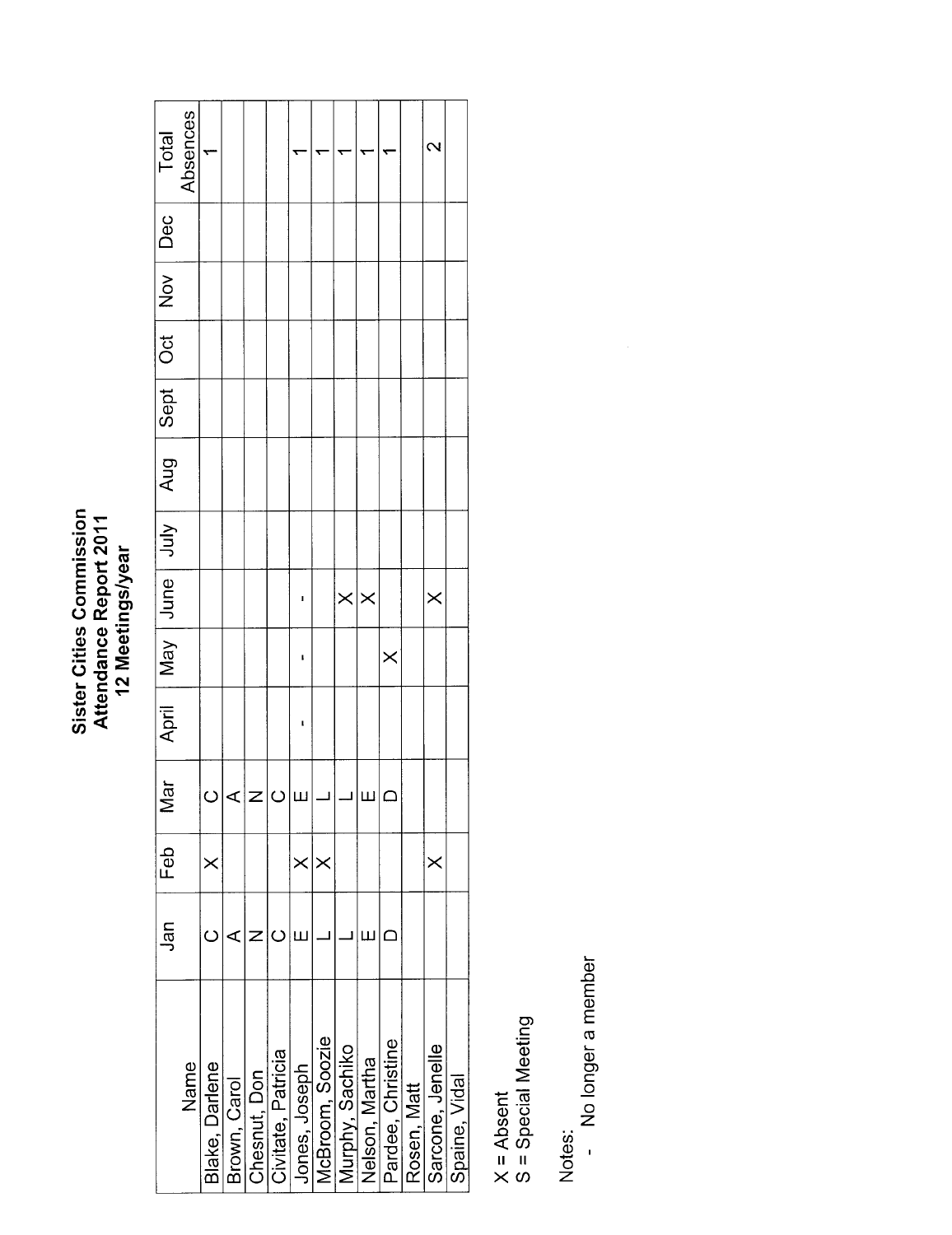#### Attendance Report January – June 2011<br>12 Meetings/year Attendance Report January - June 2011 **Traffic Safety Committee** Traffic Safety Committee 12 Meetings/year

|                   | Total<br>Absences        | $\mathbf{\Omega}$   |                 | ∾        |                                     | က               | ∞               |                | ↽               | c         |                  |  |  |  |
|-------------------|--------------------------|---------------------|-----------------|----------|-------------------------------------|-----------------|-----------------|----------------|-----------------|-----------|------------------|--|--|--|
|                   |                          |                     |                 |          |                                     |                 |                 |                |                 |           |                  |  |  |  |
|                   |                          |                     |                 |          |                                     |                 |                 |                |                 |           |                  |  |  |  |
|                   |                          |                     |                 |          |                                     |                 |                 |                |                 |           |                  |  |  |  |
|                   |                          |                     |                 |          |                                     |                 |                 |                |                 |           |                  |  |  |  |
|                   |                          |                     |                 |          |                                     |                 |                 |                |                 |           |                  |  |  |  |
|                   |                          |                     |                 |          |                                     |                 |                 |                |                 |           |                  |  |  |  |
| 06/14             |                          | $\times$            |                 |          | $\times \times \times$              |                 |                 |                |                 |           |                  |  |  |  |
| 05/10             |                          | $\times$            |                 | $\times$ |                                     |                 | $\times \times$ |                |                 |           |                  |  |  |  |
| $04/12$           |                          |                     |                 |          |                                     |                 |                 |                |                 |           |                  |  |  |  |
|                   |                          |                     |                 |          |                                     |                 | $\times$        |                |                 |           |                  |  |  |  |
| 01/11 02/08 03/08 | Meeting<br>$\frac{1}{2}$ |                     |                 |          |                                     |                 |                 |                |                 |           |                  |  |  |  |
|                   |                          |                     | $\times$        | $\times$ |                                     | $\times$        | $\times$        |                | $\times$        |           | $\times$         |  |  |  |
|                   | Name                     | Sgt. Jack Beardsley | Gabriel Carnes* |          | Mary Conlow<br>Gary Fox / Mike Ring | Scott Galenbeck | Carl McPherson  | John Morrissey | George Robinson | Carl Voss | Kevin Williamson |  |  |  |

X = Absent<br>S = Special Meeting S = Special Meeting

Notes:<br>\* New Member \* New Member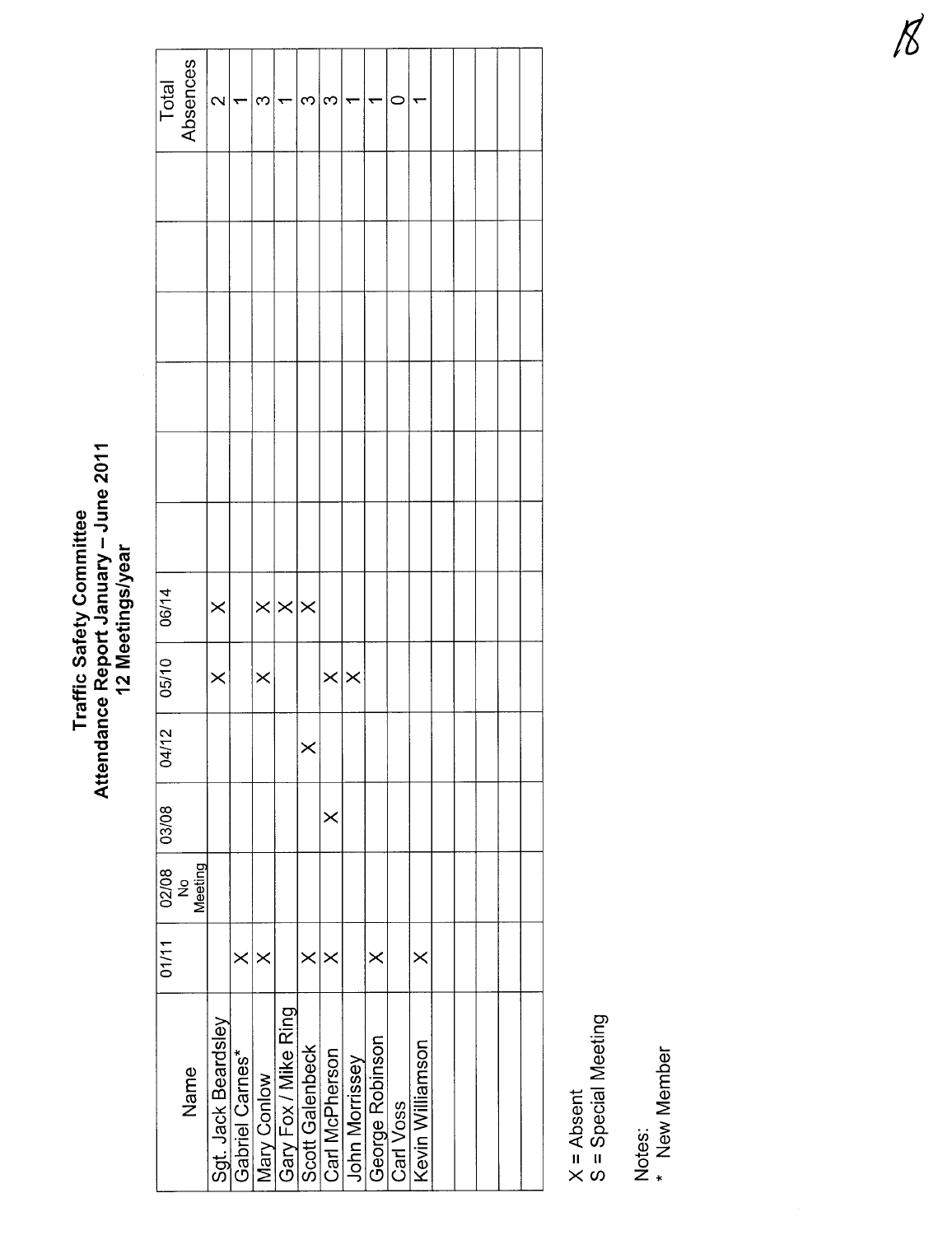## Urban Design Review Board<br>Attendance Report 2011<br>20+ meetings/year

|                   | Absences<br>Reg/Special<br>Total |                     | $\mathbf{\Omega}$ |                         | $\sim$                   | ო                     |                      | 4               | 2                     | 2                       |                  |              |                     |  |
|-------------------|----------------------------------|---------------------|-------------------|-------------------------|--------------------------|-----------------------|----------------------|-----------------|-----------------------|-------------------------|------------------|--------------|---------------------|--|
| Dec               | 20                               |                     |                   |                         |                          |                       |                      |                 |                       |                         |                  |              |                     |  |
|                   | 0                                |                     |                   |                         |                          |                       |                      |                 |                       |                         |                  |              |                     |  |
|                   | 15                               |                     |                   |                         |                          |                       |                      |                 |                       |                         |                  |              |                     |  |
| Nov               | $\overline{ }$                   |                     |                   |                         |                          |                       |                      |                 |                       |                         |                  |              |                     |  |
| ð                 | $\frac{8}{2}$                    |                     |                   |                         |                          |                       |                      |                 |                       |                         |                  |              |                     |  |
|                   | 4                                |                     |                   |                         |                          |                       |                      |                 |                       |                         |                  |              |                     |  |
|                   | 20                               |                     |                   |                         |                          |                       |                      |                 |                       |                         |                  |              |                     |  |
| Sept              | $\circ$                          |                     |                   |                         |                          |                       |                      |                 |                       |                         |                  |              |                     |  |
|                   | 16                               |                     |                   |                         |                          |                       |                      |                 |                       |                         |                  |              |                     |  |
| Aug               | $\sim$                           |                     |                   |                         |                          |                       |                      |                 |                       |                         |                  |              |                     |  |
|                   | 79                               |                     |                   |                         |                          |                       |                      |                 |                       |                         |                  |              |                     |  |
| Ann               | $\overline{c}$                   | $\ddot{\mathbf{c}}$ | $\mathbf{r}$      | 2                       | $\dot{\mathbf{\varphi}}$ | $\mathbf{u}$          | $\frac{1}{\sqrt{2}}$ |                 | щ                     | $\mathbf{a}$            |                  |              |                     |  |
| June <sup> </sup> | 24                               |                     |                   | $\overline{\mathsf{x}}$ |                          | $\boldsymbol{\times}$ |                      |                 |                       |                         |                  |              |                     |  |
|                   | $\triangleright$                 |                     |                   |                         |                          |                       |                      | ×               | $\boldsymbol{\times}$ |                         |                  |              |                     |  |
|                   | 17                               |                     | ×                 |                         |                          |                       | $\times$             | $\times$        |                       |                         |                  |              |                     |  |
| <b>May</b>        | <sub>က</sub>                     | $\times$            |                   |                         |                          |                       |                      |                 |                       | ×                       |                  |              |                     |  |
|                   | 19                               |                     |                   |                         |                          | $\times$              |                      | ×               | $\times$              |                         |                  |              |                     |  |
| April             | $\overline{5}$                   | $\circ$             | $\triangleleft$   | 2                       | $\mathbf{c}$             | w                     | ur<br>Milli          | $\mathbf{J}$    | $\mathbf{u}$          | $\blacksquare$          |                  |              |                     |  |
|                   | 15                               |                     |                   |                         | $\times$                 |                       |                      |                 |                       | $\times$                |                  |              |                     |  |
| Mar               |                                  | $\circ$             | $\triangleleft$   | $\mathbf{z}$            | $\circ$                  | $\mathbf{\mu}$        | u<br>                |                 | Щ                     | $\Box$                  |                  |              |                     |  |
| Feb               | 15   1                           |                     |                   |                         |                          |                       |                      |                 |                       |                         |                  |              |                     |  |
|                   | $\overline{\phantom{0}}$         |                     |                   |                         |                          | $\times$              |                      |                 |                       |                         |                  |              |                     |  |
|                   | $\frac{18}{2}$                   |                     | ×                 |                         | $\mathsf{x}$             |                       |                      | $\times$        |                       |                         |                  |              |                     |  |
| Jan               | $\frac{4}{1}$                    | ڻ                   | ∢                 | $\overline{\mathbf{z}}$ | $\bullet$                | Ш                     | ▊                    | H               | W                     | $\overline{\mathsf{a}}$ |                  |              |                     |  |
| Meeting Date      | Member Name                      | Aaron, Todd         | Abler, David      | Allen, Scott            | Clark, Brian             | Garner, Todd          | Hearn, John          | Mormann, Marlon | Wattier, Greg         | Rypma, Tim              | Vacant positions | Citizen Rep. | Landscape Architect |  |

X = Absent<br>S = Special Meeting

Notes:<br>
= Cancelled meetings: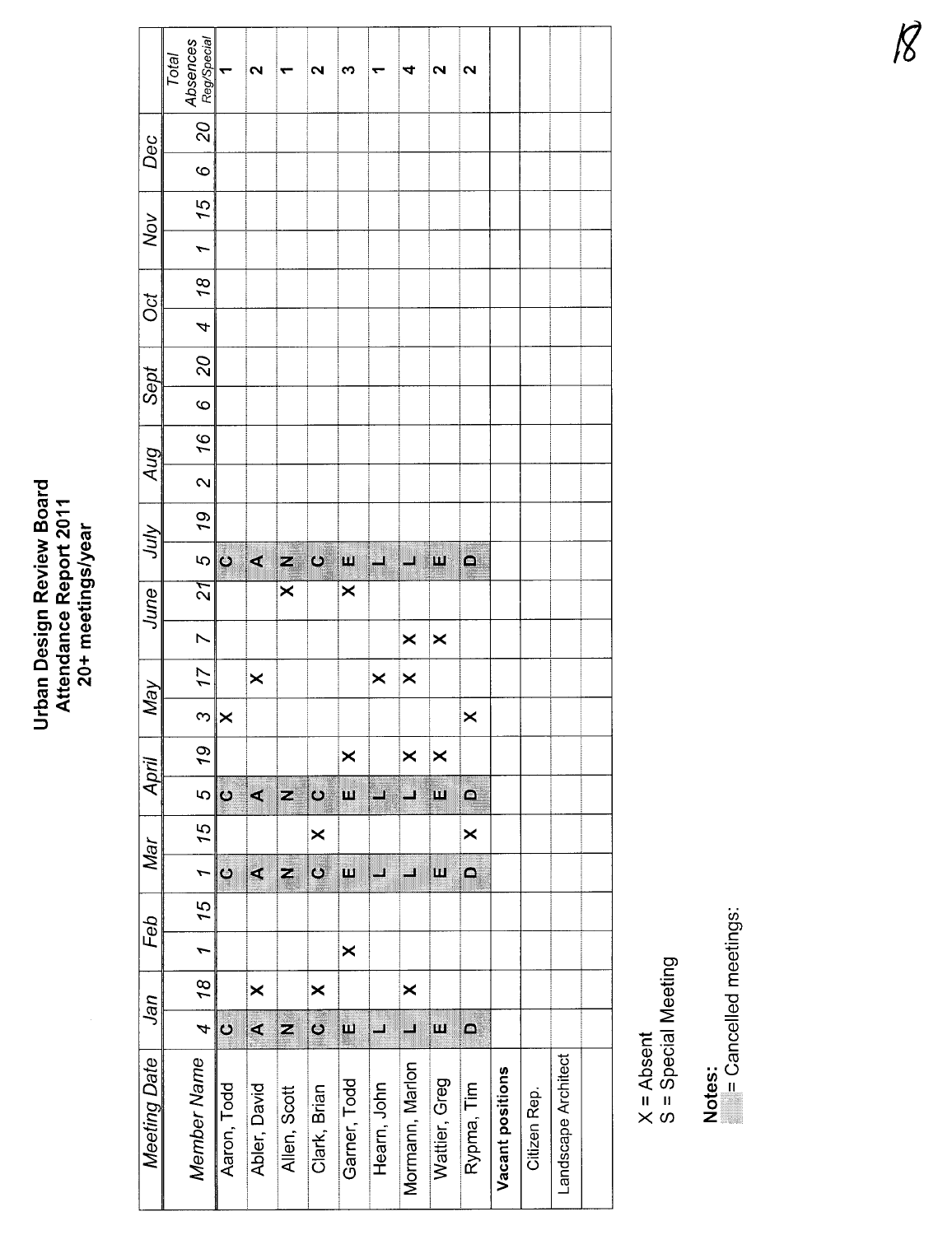#### Board of Water Works Trustees Board of Water Works Trustees Attendance Report 2011<br>12 Meetings/year Attendance Report 2011 12 Meetings/year

| $\sqrt{\frac{\text{Total}}{\text{Absences}}}$ |                  | c             | $\mathbf{\Omega}$ | C               |             |               |  |  |  |  |  |
|-----------------------------------------------|------------------|---------------|-------------------|-----------------|-------------|---------------|--|--|--|--|--|
| Dec <sub>1</sub>                              |                  |               |                   |                 |             |               |  |  |  |  |  |
| Oct   Nov                                     |                  |               |                   |                 |             |               |  |  |  |  |  |
|                                               |                  |               |                   |                 |             |               |  |  |  |  |  |
| Sept                                          |                  |               |                   |                 |             |               |  |  |  |  |  |
| July   Aug                                    |                  |               |                   |                 |             |               |  |  |  |  |  |
|                                               |                  |               |                   |                 |             |               |  |  |  |  |  |
| June<br>6/28                                  |                  |               |                   |                 |             |               |  |  |  |  |  |
|                                               | June<br>6/9<br>S |               |                   |                 |             |               |  |  |  |  |  |
| Nay<br>VFM                                    |                  |               |                   |                 |             | $\times$      |  |  |  |  |  |
| April<br>4/26                                 |                  |               |                   |                 |             |               |  |  |  |  |  |
| Mar<br>3/29                                   |                  |               |                   |                 |             |               |  |  |  |  |  |
| Feb<br>2/22                                   |                  |               | $\times$          |                 |             |               |  |  |  |  |  |
| Feb<br>2/15 S                                 |                  |               | $\times$          |                 |             |               |  |  |  |  |  |
|                                               | Jan<br>1/25      |               |                   |                 |             |               |  |  |  |  |  |
|                                               | Name             | David Carlson | Leslie Gearhart.  | Graham Gillette | James Grant | Susan Huppert |  |  |  |  |  |

X = Absent<br>S = Special Meeting S = Special Meeting

Notes:

Leslie Gearhart - Appointed 2/14/11<br>Graham Gillette - Appointed 2/14/11 Graham Gillette - Appointed 2/14/1 Leslie Gearhart - Appointed 2/14/11

 $\ddot{\phantom{0}}$ 

- 18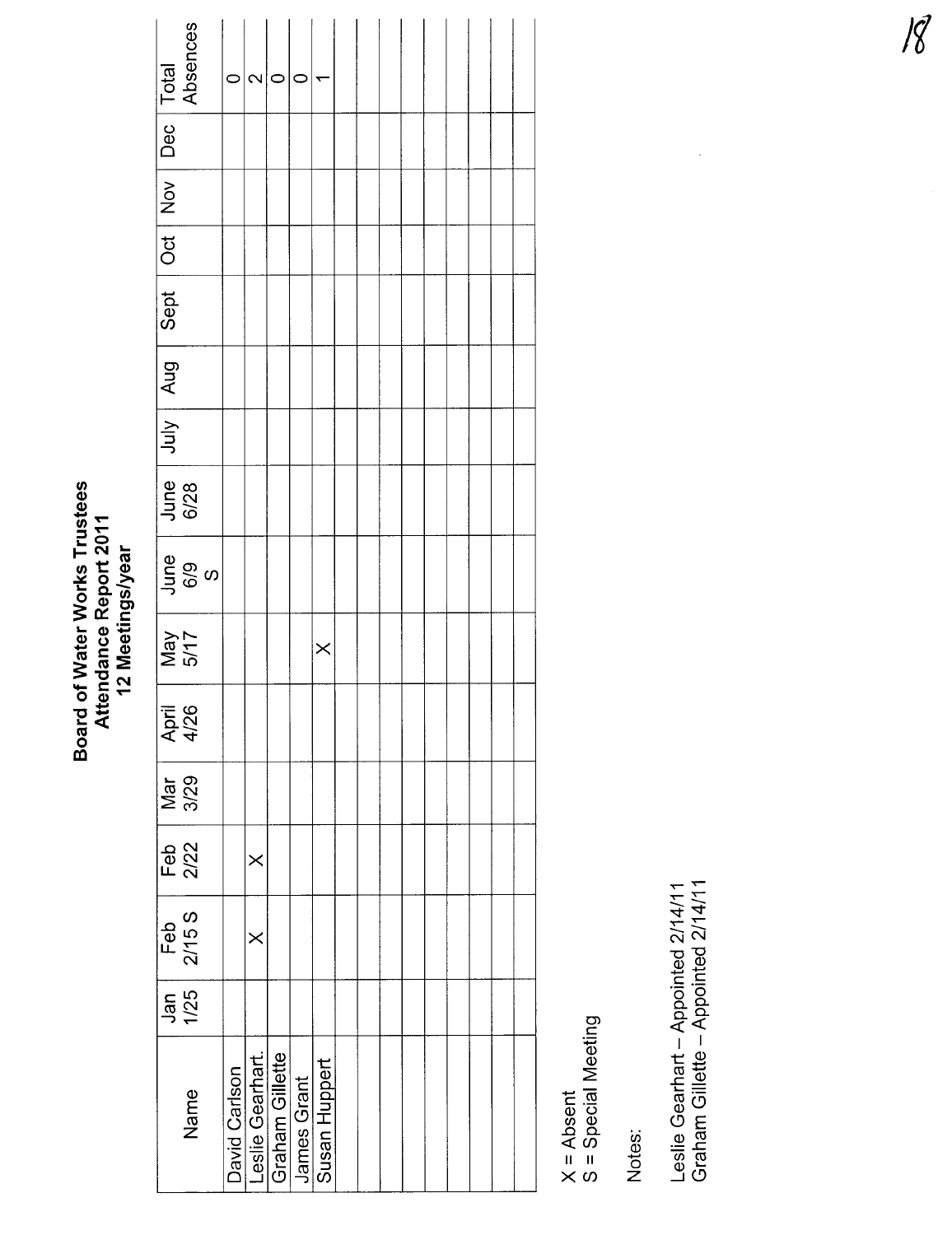Youth Advisory Board<br>Attendance Report 2011<br>12 Meetings/year Attendance Report 2011 Youth Advisory Board 12 Meetings/year

|                   | Jan | Feb      | $\overline{5}$<br>⋝ | April <sup>1</sup> |          | May June July     | Aug | Sept | $\overline{C}$ | $ $ Nov $ $ | Dec | Total             |
|-------------------|-----|----------|---------------------|--------------------|----------|-------------------|-----|------|----------------|-------------|-----|-------------------|
| Name              |     |          |                     |                    |          |                   |     |      |                |             |     | Absences          |
| Bandurski, Sophie |     | ı        |                     |                    |          |                   |     |      |                |             |     | $\circ$           |
| Caligiuri, Kylie  |     |          |                     |                    |          |                   |     |      |                |             |     | 0                 |
| Chen, Cyndi       | ×   |          |                     |                    | $\times$ |                   |     |      |                |             |     | $\mathbf{\Omega}$ |
| Croll, Amy        |     | ı        |                     | $\times$           | $\times$ | $\times$          |     |      |                |             |     | က                 |
| Gajjar, Mihir     | ×   | $\times$ |                     |                    | $\times$ |                   |     |      |                |             |     | က                 |
| Johnson, Annie    |     | ı        |                     | ı                  |          |                   |     |      |                |             |     | 0                 |
| Ligas, Karen      |     |          |                     |                    |          |                   |     |      |                |             |     | 0                 |
| McWeeny, Jim      | ×   |          | $\times$            | $\times$           | $\times$ | Î                 |     |      |                |             |     | 4                 |
| Mitchell, Terry   |     |          |                     |                    |          |                   |     |      |                |             |     | 0                 |
| Nepali, Nabin     | ×   |          | $\times$            | $\times$           | $\times$ | I.                |     |      |                |             |     | 4                 |
| Olson, Samantha   | I   | I        |                     |                    | $\times$ | $\times$ $\times$ |     |      |                |             |     | $\mathbf{\Omega}$ |
| Pyle, Lauren      |     |          |                     |                    |          |                   |     |      |                |             |     |                   |
| Rickord, Mikayla  |     | ı        |                     |                    | $\times$ |                   |     |      |                |             |     |                   |
| Rosenberg-Cortes, | ×   | $\times$ |                     | $\times$           | $\times$ | $\times$          |     |      |                |             |     | ဖ                 |
| Stefanie          |     |          |                     |                    |          |                   |     |      |                |             |     |                   |
| Verploeg, Aida    |     |          |                     |                    | ı        | ı                 |     |      |                |             |     | O                 |
| Verploeg, Cece    |     |          |                     |                    |          |                   |     |      |                |             |     | c                 |
| Winber, Henry     | p   | ı        |                     |                    |          | $\times$          |     |      |                |             |     |                   |
|                   |     |          |                     |                    |          |                   |     |      |                |             |     |                   |

X = Absent<br>S = Special Meeting S = Special Meeting

Notes:<br>- = Not a member - = Not a member  $\overline{\phantom{a}}$